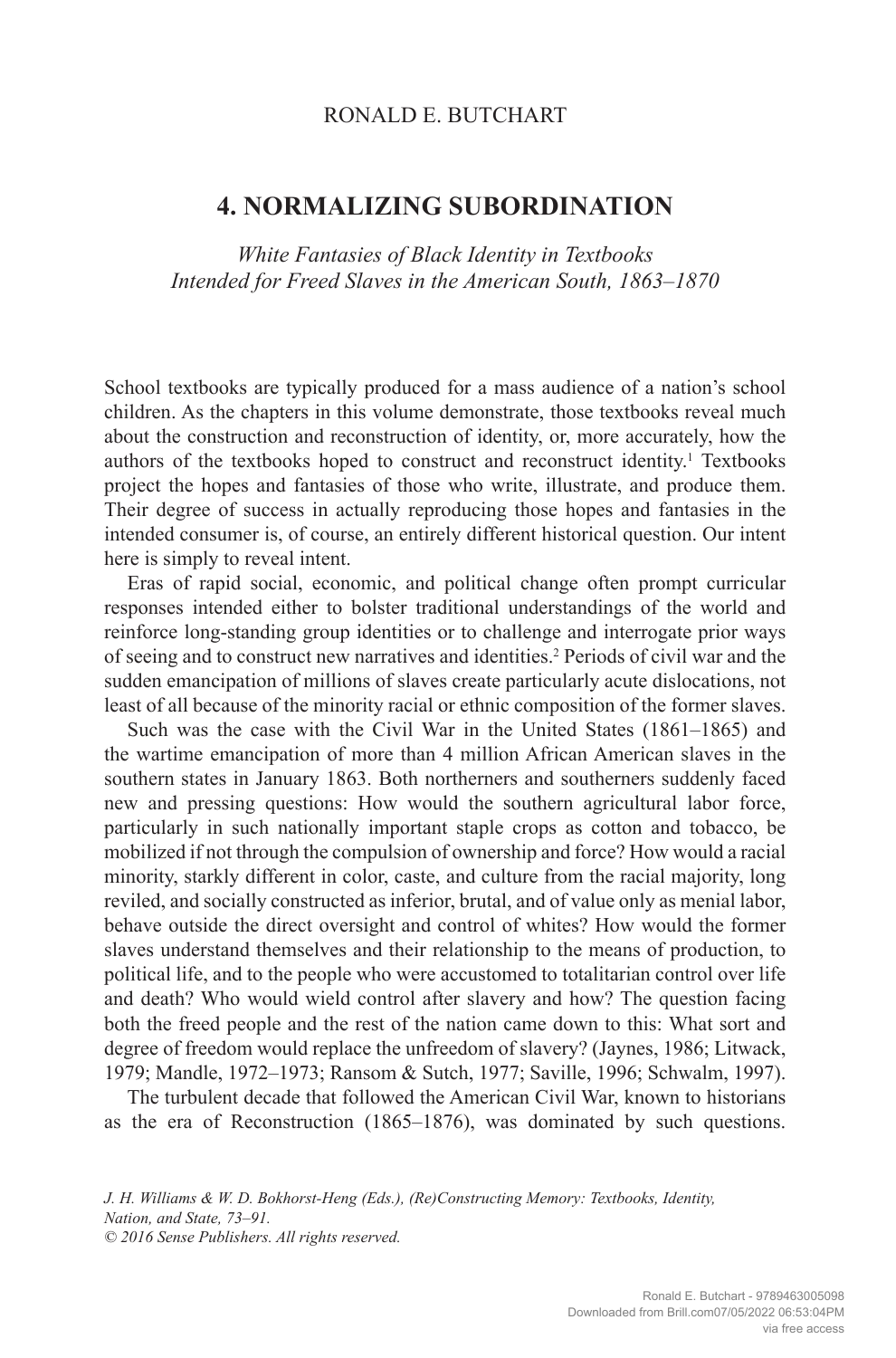Answers came from many sources: the noose at the end of the lynch mob's rope and other forms of organized terrorist action (Bryant, 1994, pp. 13–37; Clinton, 1992; Lemann, 2006; Rable, 1984); the autonomous actions of black men and women intent on creating their own households, their own institutions, their own lives, and their own freedom (Butchart, 2010, pp. 1–51; Holt, 2000; Hunter, 1997; Medford, 1992); congressional actions intended to finalize the death of slavery and to guarantee universal suffrage (Foner, 1988, pp. 228–280); the interregional mending and reassertion of white supremacy (Blum, 2005); the half-hearted federal military and civil efforts to police emancipation (Cimbala & Miller, 1999; Foner, 1988, pp. 346–425; Finley, 1996); and vacillating southern legislative responses. One response to the pressing questions posed by civil war, emancipation, and defeat, enacted in an obscure but important corner of Reconstruction, was curricular.

## THE CONTRADICTORY INTENTIONS OF A FREED PEOPLE'S SCHOOLING

Southern African Americans began emancipating themselves from slavery before the federal government ratified their actions. Prominent among their emancipatory actions was the symbolically and practically important act of assuring literacy for themselves and their children in defiance of American slavery's prohibitions against slave literacy. As portions of the slaveholding southern states fell to federal military control, freed slaves organized schools, sought teachers from among the few literate slaves and anyone else who would teach them, brought their clandestine schools from under the shroud of secrecy, and overwhelmed the schools that northern benevolent organizations began providing by 1862 (Butchart, 1980; Horst, 1987; Morris, 1981; Williams, 2005).

Within a year of the end of the war in April 1865, the freed people were attending schools across the South taught by more than 2,200 teachers, a quarter of them black teachers. Five years later, nearly 8,000 teachers served in southern black schools, more than one third of them black.<sup>3</sup> Some of those teachers, particularly but not exclusively the African American teachers, expected emancipation and literacy to culminate in a radical reconstruction of the southern social and economic order; others gave little thought to the secular outcome of their work, focusing instead on denominational proselytizing and missionary work; still others, virtually all northern and southern white teachers, expected education to reimpose racial control, to promote black docility and tractability, and to encourage black reintegration into the southern labor market (Butchart, 2007, 2010, pp. 1–119). The sudden flourishing of black education encouraged an explicit curricular response: the writing and publication of curricular material exclusively for southern black schools.

## TEXTBOOKS FOR A FREED PEOPLE

The story of the education of the freed people is well known by students of black education and of Reconstruction, though some of the details mentioned above have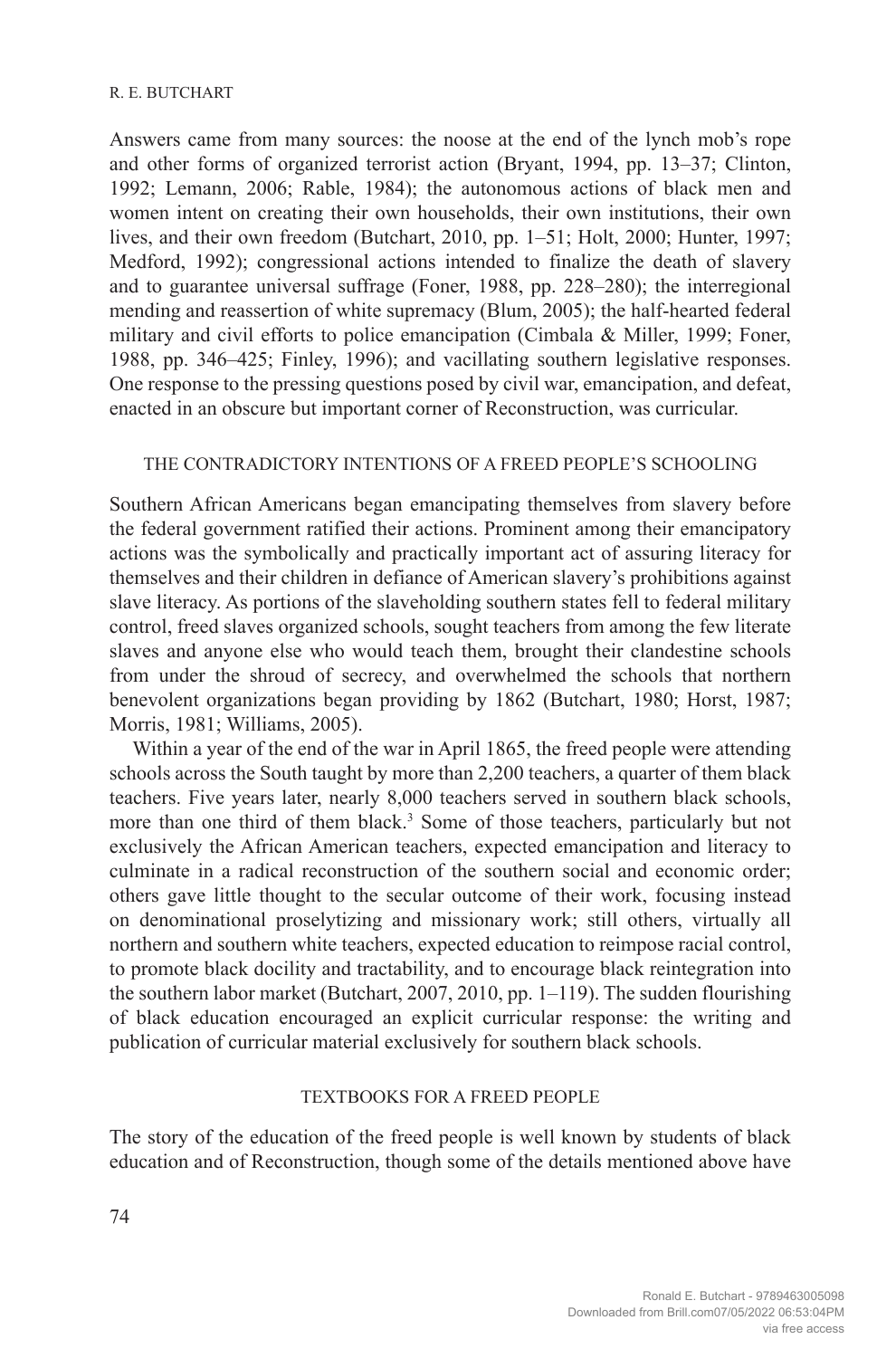only recently been uncovered. What is less well known is the speed with which northern writers responded to the freedmen's schools with specialized textbooks. Organizations and writers interested in the freed slaves created, in remarkably short time, primers, spellers, readers, and other didactic texts for the freedmen's schools and for black adult education classes. The earliest were published by 1863, a mere 2 years after the outbreak of war; by 1866, over a dozen primers, readers, monthly papers, and other text material for southern black schools had appeared. Titles such as *The Lincoln Primer* (1866?), *The Freedmen's Spelling Book* (1865?), *The Freedmen's Reader* series (with three graded volumes; 1866), and *The Freedmen's Primer* (1864) appeared in black schools across the South, supplemented with monthly 4-page school papers such as *Freedmen's Torchlight* (1866–?) and *The Freedman* (1864–1868)*.* More advanced readers included *The Freedmen's Book*, by the noted author Lydia Maria Child (1865); *Plain Counsels for Freedmen,* by Union officer and Freedmen's Bureau agent Clinton B. Fisk (1866); Isaac W. Brinckerhoff's (1863) *Advice to Freedmen*; and Helen E. Brown's (1864) *John Freeman and His Family*.

All but two of those curricular resources—Child's *The Freedmen's Book* and the African Civilization Society's monthly *Freedman's Torchlight*—were published by a single source, the American Tract Society.4 Early in 1863, the society recognized the opportunity to publish curriculum designed specifically for its understanding of the future of African Americans. To assist in the project, the Tract Society established its own black school in Washington, DC, to determine the best types of materials for black schools and to test its first series, the *Freedmen's Library*. After a year, apparently satisfied with its experiment in constructing curriculum for black learners, it transferred control of its school to another aid agency and set about extending its line of textbooks and other material, which eventually included 14 different titles. American Tract Society textbooks and school papers achieved at least modest circulation throughout the 1860s and perhaps into the 1870s (Horst, 1987, p. 195; American Tract Society, 1865, p. 65; American Missionary Association, 1866, p. 16).<sup>5</sup>

*The Freedmen's Book* and *Freedmen's Torchlight* had different origins. The author of the former, Lydia Maria Child, was famous in her era as a prolific writer, researcher, and editor, and, in some corners, infamous as an outspoken abolitionist from the wing of American abolitionism that advocated immediate emancipation. She published *The Freedmen's Book* in 1865, intending that it be sold at cost. At 277 pages, it was the lengthiest of the curricular material written expressly for the freed people. It was not intended to be read as a single treatise. Instead, each of its 24 chapters, composed of biographical sketches of notable Africans, African Caribbeans, and African Americans, fictional stories, and advice essays, could be used as single readings in classrooms, though a concluding chapter drew together a number of the themes that emerged from the individual chapters. Though Child wrote some of the text, it included edited essays by other writers, 11 of whom were black and whose race was noted in the table of contents (Child, 1865, pp. iii–vi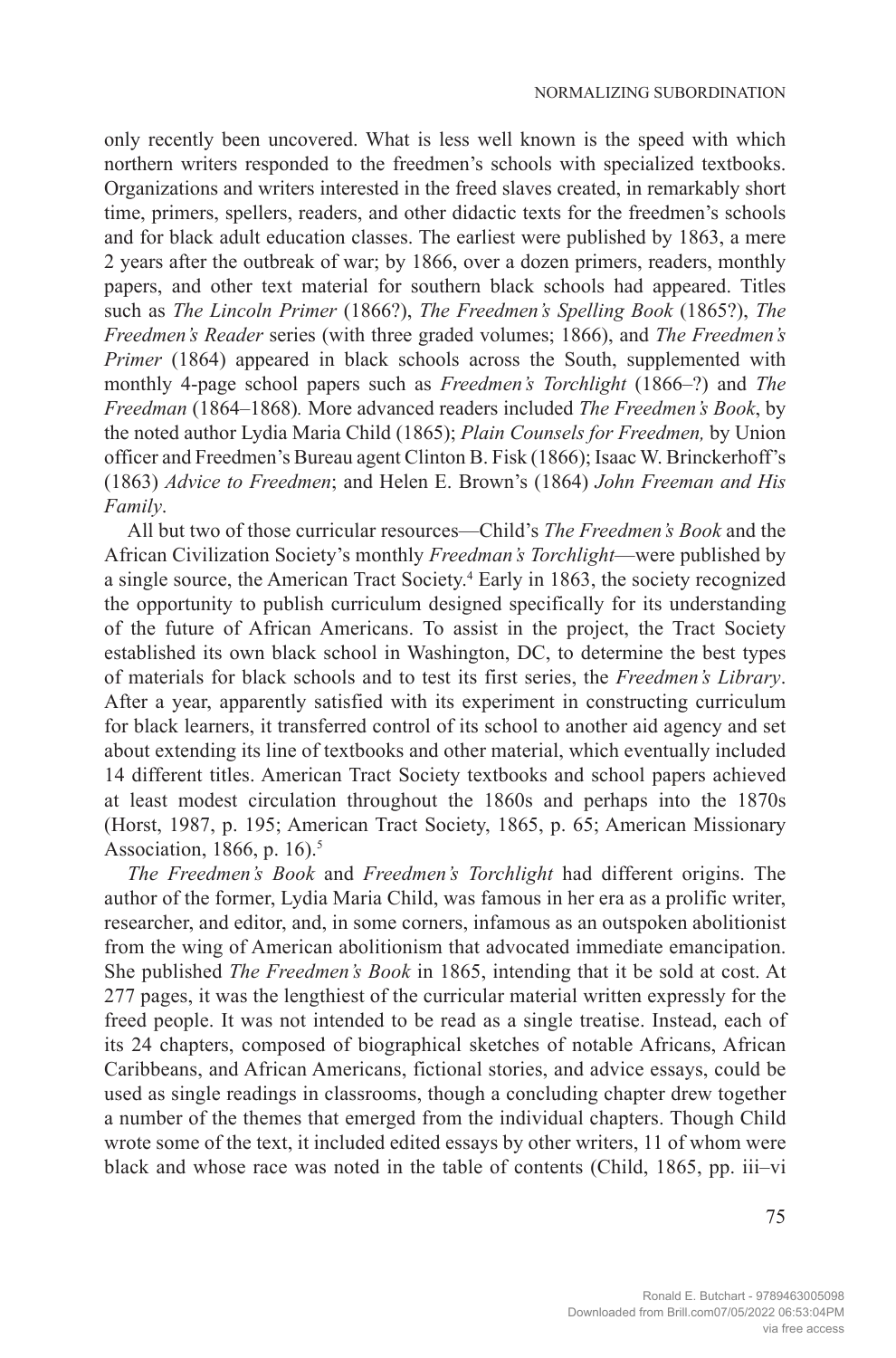and *passim*).<sup>6</sup> The *Freedmen's Torchlight* was intended as a monthly, newspaperformat alternative to the American Tract Society's monthly *Freedman*. It was edited by the staff of the African Civilization Society, a northern black civil rights organization. So far as can be ascertained, only one issue was ever published, due, no doubt, to its sponsor's continual financial difficulties; there is no evidence that it ever reached black students in southern schools. Nonetheless, like other curricular material considered here, it provides glimpses into the hopes and fears of its authors in regard to emancipation and the degrees of freedom for the South's former bondsmen and, as such, is included in this analysis.

These textbooks and other curricular material comprise the entire range of texts intended specifically for the freed people in the first decade of freedom. As such, they provide a window into the intentions of the freedmen's educators, at least those who wrote curricular material. Not content with the texts used in northern common schools, broadly and inexpensively available at the time, these educators produced special texts designed for what their authors and sponsors believed to be the peculiar needs of African Americans just emerging from bondage. Arguably, their purpose was more than facilitating the extension of literacy or providing factual information; rather, by the stories they told and the ways they told them, the images they conjured, the language they employed, the futures they implied, and the futures they neglected, these texts also sought to promote particular identities among the freed people, to suggest particular aspirations, to privilege certain discourses and muffle, if not silence, others.

## ANALYZING HISTORICAL CURRICULAR MATERIAL

Historians attempt to make sense of the meaning of textual material through multiple readings, taking care to understand fully the historical context in which the text was written, seeking evidence of its intended use and its audience but also the likely intentions of that audience independent of the text. Historical analysis also seeks evidence of alternative texts to fully understand the marketplace of ideas from which the text emerged and to guard against imposing expectations informed by a different age. The analysis is often facilitated by looking for evidence regarding particular themes.

In the case of the curricular material produced for the freed people, my analysis is framed by the texts' ways of dealing with, commenting on, or embodying four areas of life that the freed people would face: politics, culture, economics, and race. In each area, several questions were posed: What was portrayed, described, embodied, or implied as normal or ordinary? Given the disruption of normal or ordinary life as a consequence of civil war and emancipation, and given the actual field of possibilities opened by that disruption, what was offered as the realistic field of action and what was foreclosed? In the realms of politics, culture, economics, and race, what sorts of identities were normalized, valorized, and sanctioned, what sorts of identities were anathematized, and what sorts of identities, actually nascent (not merely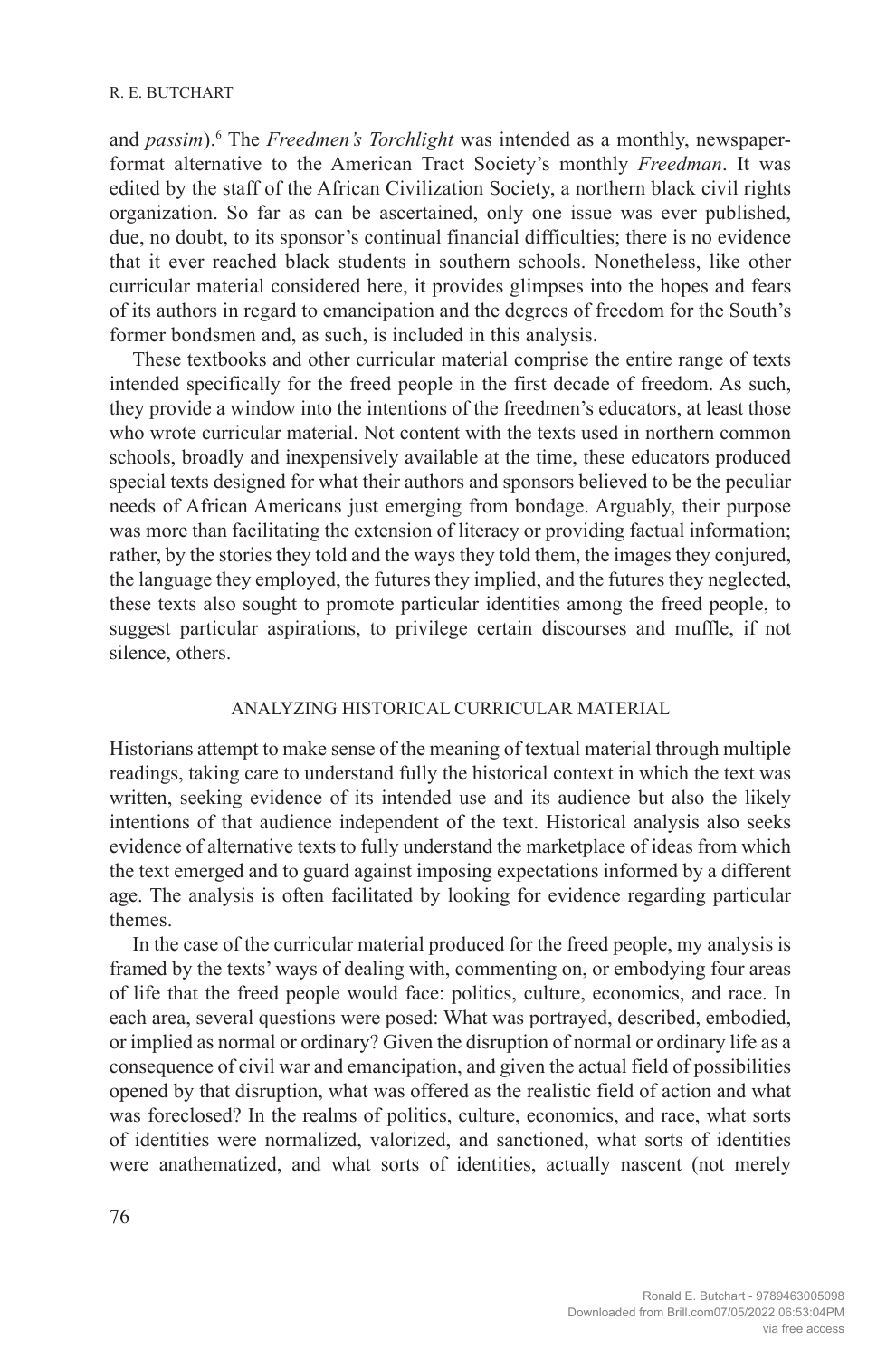hypothesized presentistically), were silenced or negated by their absence? Such an analysis requires attention to narrative voice, diction, emplotment, verbal imagery, physical imagery (physical illustrations in the text), silences or absences, and close attention to comparison and contrast across texts.

With few exceptions, historians eschew "coding" when analyzing texts, though coding is a common practice in the social sciences. I reject coding because of its roots in positivism, suggesting a level of "scientific" certainty about the content of texts that, except in the most simplistic of discursive texts, cannot be sustained. The practice ignores the cogent critiques of positivism by poststructuralist thinkers. The subtlety of language in discursive texts, particularly texts that are encrusted with implicit ideological content, seldom yields clearly codable categories that reveal patterns of power or normativity; perhaps worse, coding cannot account for the silences, the absences, the historically possible but discursively blinkered. Rather than reporting coding frequencies and building an interpretation from them, I follow other historians in providing narrative descriptions of the themes, patterns, language, imagery, silences, and messages that a close and faithful reading finds embedded in the texts.7 That reading is informed by my understanding of the contexts, guided by the questions posed above, and structured around the four specific themes.

## WHITE FANTASIES OF POSTSLAVERY BLACK IDENTITY

Even a cursory reading of these textbooks reveals two sharply contrasting stances, one deeply conservative, the other progressive. The conservative view was by far the more pervasive, infusing over a dozen of the texts and achieving far greater distribution than its ideological rival. The more progressive material gained little popularity among the missionary societies that sustained most of the schools, and hence was read by relatively few of the freedmen. The progressive texts are important for our purposes not for what the freed people actually read in them few had access to them—but because they indicate that alternative perspectives and images were in the marketplace of ideas. All of the textual material produced by the American Tract Society hewed to a racially and socially conservative stance; *The Freedmen's Book* and *Freedmen's Torchlight* took a stance that contrasted sharply with the society's publications.

I argue specifically that the bulk of the textbooks designed for the freed people's schools, through narrative text, imagery, and the silencing of alternative visions, normalized the idea of racial and cultural subordination and inferiority. They normalized subordination by constructing and reproducing images, explicit lessons, and not-so-subtle suggestions of expected behavior, habits of thinking, and ways of being that, taken together, projected an identity that the authors preferred for the freedmen over alternative identities. In a setting of massive social dislocation and political ferment, in which an entire people were actively engaged in constructing new lives and a new society, these textbooks sought to influence the social and political outcome through implicit and explicit didactic means. I do not claim that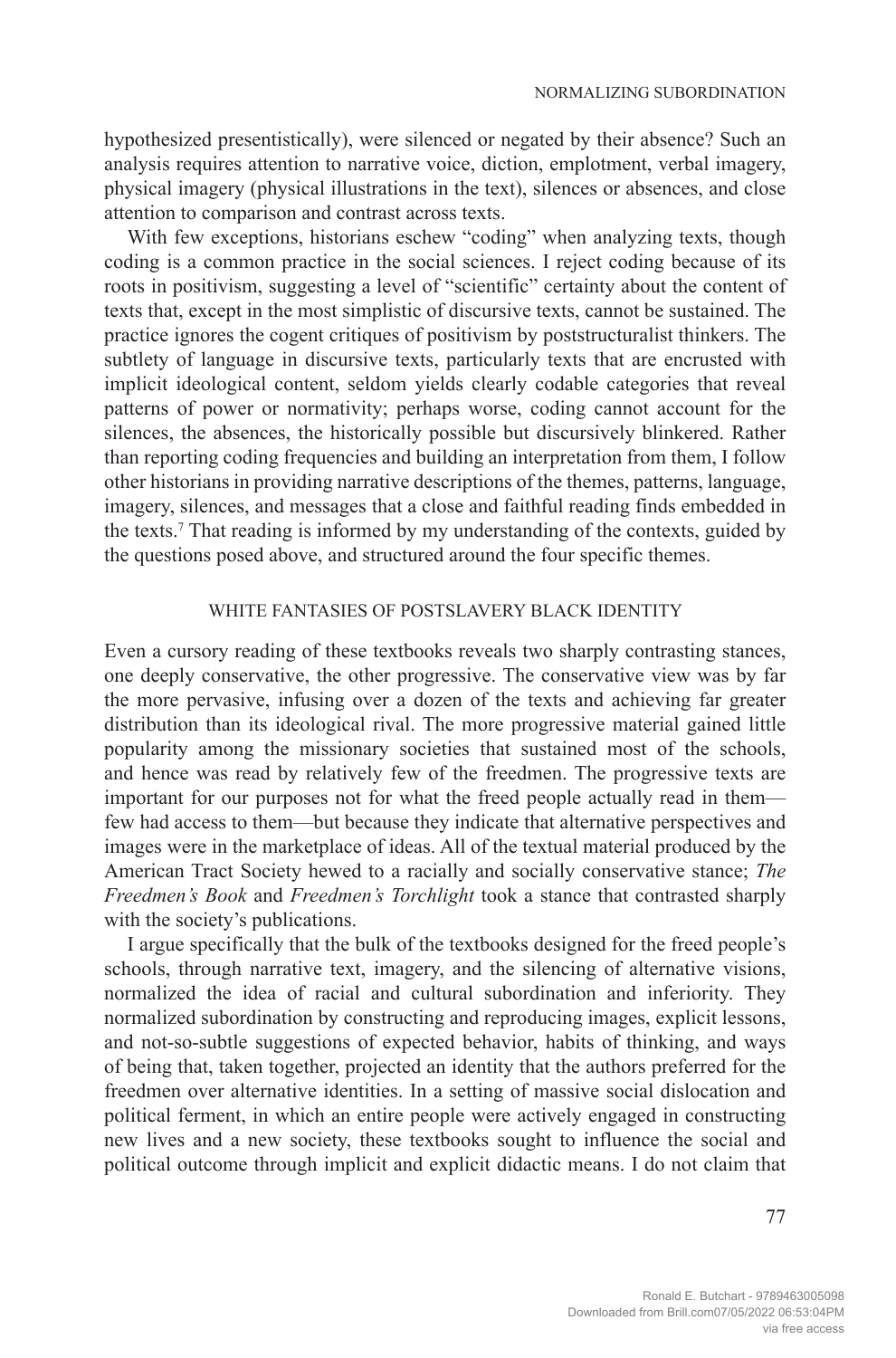the textbooks were successful in imposing their ideology or imposing the preferred identity on the readers of their textbooks; the importance of this analysis lies in what the textbooks reveal regarding the ideas and intentions and underlying fantasies of those sponsoring the texts and the schools. How they were received is another matter entirely.

## *The Textbooks' Vision of Politics and Political Life*

While, at some level, all of the issues embedded in the textbooks were political issues—all touched upon the eventual exercise and disposition of power—the focus here was the lessons offered in the textbooks regarding the narrower definition of politics as participation and citizenship. Overwhelmingly, the conservative texts were virtually silent on the sorts of political power and citizenship roles the newly freed slaves might gain. Of the dozen conservative textbooks available to the freed people, only one chapter of one book broached the question of citizenship. In *Advice to Freedmen*, Isaac Brinckerhoff (1863) ignored political rights, modes of governance, the processes of the franchise, and all other aspects of political and civic instruction that might be expected at the moment of emancipation. Instead, his chapter, entitled "Be Good Citizens," stressed obligations and duties as faithful workers and subjects. Each person must contribute to the good of all, he counseled; each must "contribute his mite of influence toward the growth and prosperity of the nation, and the maintenance of the authority of the government" (p. 52 and *passim*). *Plain Counsels for Freedmen*, published after southern African Americans had gained full citizenship rights, devoted 16 chapters to urging docility, obsequence, family life, and obedience, but never mentioned rights, equality, or the nature and exercise of the franchise (Fisk, 1866).<sup>8</sup> Other texts published by the American Tract Society avoided discussions of political life entirely.

Yet if the conservative schoolbooks told the free people little of value regarding the role of citizens in a republic, the operation of the electoral franchise, the meaning of democracy, or the rights and liberties of the people, and nothing at all of equality, they carried clear political messages nonetheless. Through verbal images and didactic messages, the books reiterated the importance of accepting the social and economic roles that would be dictated to the freed people by former masters and being content with lowly station. Freedom as a positive value never appeared; faithful labor predominated.

Thus, for instance, the *Third Freedmen's Reader* included a biography of the Haitian liberator, Toussaint L'Ouverture. Its portrayal of the Haitian revolution is as important for its silences as for what it said. The biography neglected to tell of the duplicity of Haitian whites, said nothing of the actions of black men and women securing their own freedom, and remained silent regarding the anger of black Haitians over Toussaint's eventual conciliation of white owners. Instead, the writer portrayed Toussaint as a charismatic black Lincoln benevolently giving freedom to a passive black mass who returned gratefully to the land as wage-earning peasants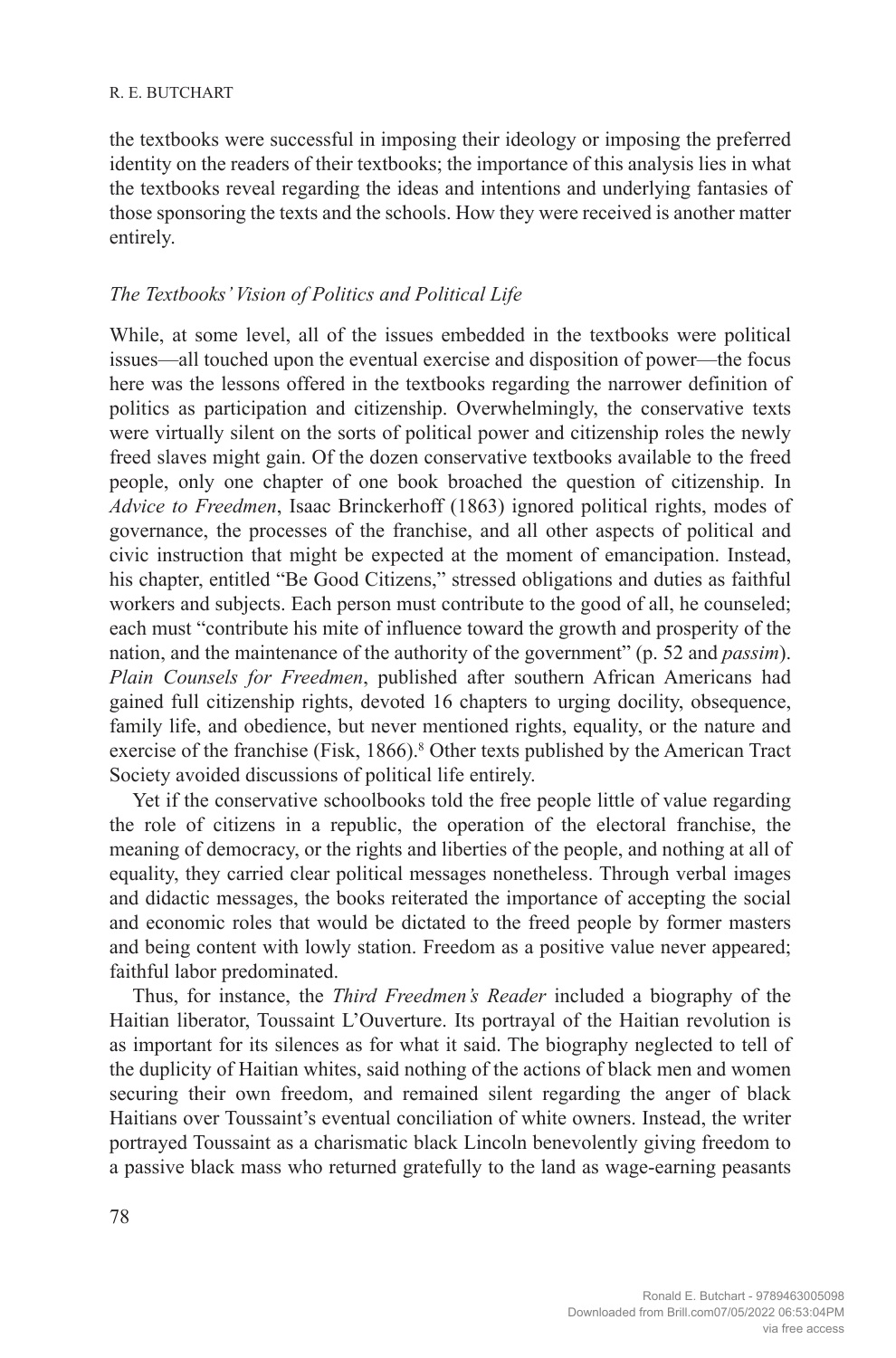under the charitable supervision of repatriated white planters. Order and tranquility were the obvious results of patience, deference, and wage labor. According to the biographer's conclusion,

Every part of St. Domingo was in quiet subjection to his rule; commerce and finance prospered; the island gained rapidly in wealth; the negroes worked faithfully on the plantations, and receiving the wages of their labor, were contented, obedient, and industrious. They submitted to wise regulations and necessary authority; and, being free were satisfied and happy …

Thus, through the genius, wisdom, and efforts of Toussaint L'Ouverture, a nation of freedmen had been created out of negro slaves; and their leader had succeeded in teaching them that virtue, order, industry and necessary selfrestraint, were, under God, the only and sufficient guaranty of civil and social liberty. (*Freedman's Third Reader*, 1866, p. 86)

Contrast those images and silences with the biography of Toussaint L'Ouverture provided to the freed people in Child's *The Freedman's Book*. Her version told a different tale with sharply contrasting lessons. She never flinched from exposing the cruelty of Haiti's white planters, the tendency of slaveholding mulattoes to emulate white planters, the insurrection of black slaves, eventually in league with mulattoes, or the occasionally less than noble character of Toussaint himself. The biography recounted the strongly worded reply of the insurrectionists to the governor of the island when he demanded surrender; Child did not shrink from telling the freed people how Haiti's former slaves dealt with their oppressors. It dealt frankly and honestly with Toussaint's exploits and character as a leader (Child, 1865, pp. 38–44).

As opposed to the *Reader's* fictional emphasis on a happily employed, landless Haitian peasantry, *The Freedmen's Book* stressed Toussaint's insistence "that the permanence of [the black Haitian's] freedom depended in a great measure upon their becoming owners and cultivators of the land." Lydia Maria Child was scrupulous with her material, however. She related Toussaint's own contradiction when he invited the old planters to return and operate the plantations, along with the uprising in a portion of the island during which he earned black enmity that "to this day … is remembered against him in the island." Throughout the biography, blacks appeared as independent actors, critically evaluating their own position and interests, and evaluating Toussaint as a leader and opposing him when his actions were contrary to their interests (Child, 1865, pp. 52, 55, 57–60).

Perhaps most remarkable is *The Freedmen's Book's* portrayal of the actors in that historical drama. The white actors, from the planters through Napoleon and his generals, were haughty, duplicitous, and violent. The black actors could rise to equal violence when necessary for their own freedom, but throughout the biography they were portrayed as intelligent, capable, and independent. The biography avoided the sentimentality of the *Reader's* version of the story, telling it instead as the stark historical drama of white supremacy on a collision course with black liberation.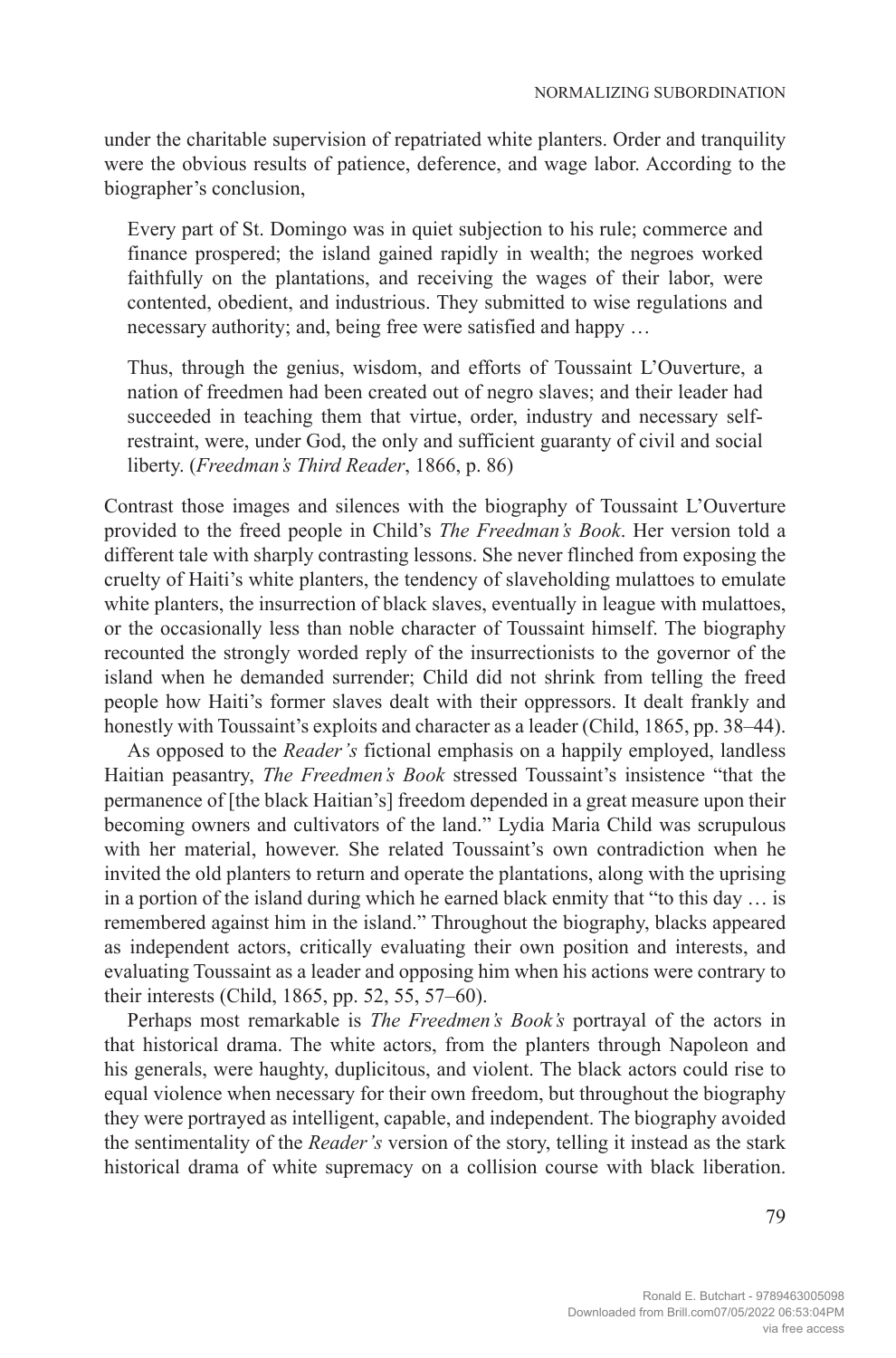Lydia Maria Child offered a race history that could be a source of pride and could provide insight into the historical roots of oppression; the *Reader* offered a sanitized history in which blacks were happy in their subjection to white control and in which oppression never figured.9

*Freedmen's Torchlight*, intended as a monthly school supplement for the freedmen's schools, published by the African Civilization Society, joined Child in offering images of a strong, courageous, independent black society. Its description of the freedmen in 1866 stood in sharp relief against the descriptions that filled the more conservative textbooks. Asking, "And Who Are the Freedmen," the paper replied by recalling the degradation of slavery and the answers to slaves' prayers:

When the Union soldiers marched through cities and plantations, they laid down the axe and the hoe, and they marched too … They could fight and did fight as Milliken's Bend, Olustee and many other places can testify. These are the men, the Freedmen, who fought, bled and fell, by which this country today has peace; which could not have been had it not been for those who are now called the Freedmen. (*Freedmen's Torchlight, 1*, December 1866, p. 1)

## *The Textbooks' Vision of Culture and Black Life*

As an adjunct to their images of a depoliticized black society, the conservative textbooks drew sharply polarized images of the cultural allegiances available to the freed people. The textbooks privileged a deracialized, synthetic culture drawn from northern white, middle-class norms and contrasted it with vicious caricatures of southern black culture. Class-based notions of proper home life, with roots in the ideology of domesticity, filled the pages of the textbooks. They included clear messages that failure to achieve the domestic ideal reflected negatively on the race and on individuals. Piety and temperance were constant adjuncts to lessons on acceptable cultural allegiances.

Domestic iconography abounded in the imagery and lessons on culture. Readers could not miss the constant evocation of idealized family life or avoid the explicit, negative comparison with stereotypes of southern black life. "Smith's Cottage," one of the many stories in the *Freedman*, portraying an ideal home with an ideal family, described the home as "all embowered in vines and roses," where one could see the

good wife inside getting supper. The baby was creeping on the clean floor; another little one, about three years old was playing with the kitten in the corner; and outside, near the doorstep, were two older children—a boy and a girl,—who looked as if they had just come from school. The little girl had gathered some roses from the climbing bush beside the porch, which was loaded with blossoms; and was decking the shaggy neck of a good-naturedlooking dog.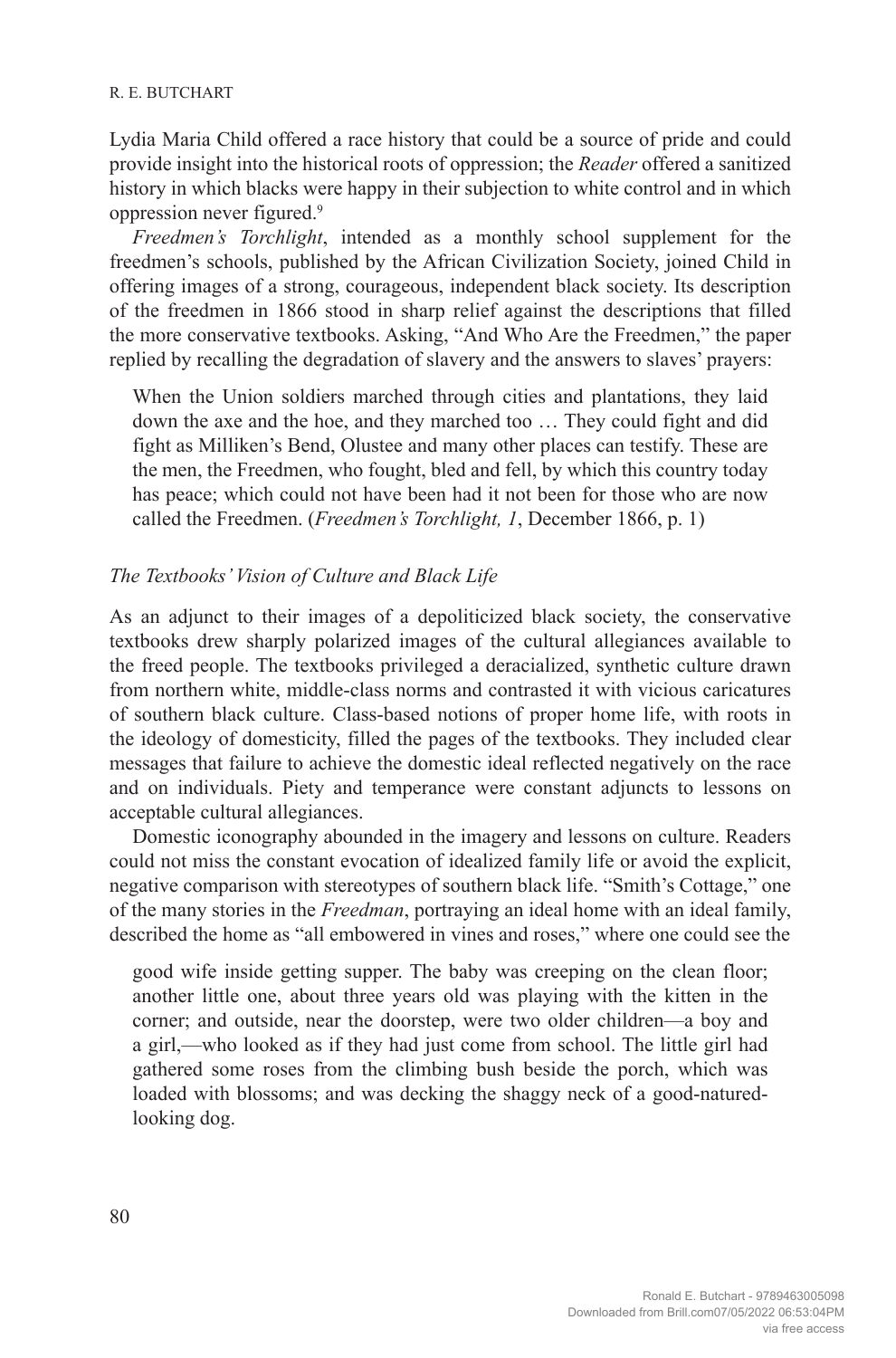If the word picture was not enough, there was a large engraving of the two latter children and the dog. The children were well dressed in hat and stylish clothing and were obviously white, with small mouths and noses and straight hair. It was indeed "a picture of home-comfort," but not one with which the freed children could easily identify (*Freedman, 4,* June 1867, p. 21).

*John Freeman and His Family*, by Helen E. Brown, similarly dwelt on domestic imagery, stressing the power of household cleanliness to discipline and control the family, and, by extension, the race. Brown illustrated that power through her story of a fictional young black man who had been jailed for stealing. Her novella's white heroine, the teacher Miss Horton, taught his widowed mother to keep a clean house,

and when Sam was released from his confinement he found a far more cheerful home than he had left. He wondered much at the change, and made up his mind, since his mother was taking pains to be smart, he would try to do better, and to profit by the many good instructions he had received from Lieutenant Hall while in the guard-house. (Brown, 1864, p. 87)

Brown used her Miss Horton to build an image of respectability and proper culture, both through Horton's exhortations and through the negative portrayal of black life that Brown wove into the narrative. At one point in the story, Miss Horton asked a mother, Clarissa, to be certain that her children were "clean and neat every day when they come to school." Clarissa responded,

"Yes, ma'am, that I'll do, and thank you for your goodness. I was brought up to be clean and neat myself. Mistress Lenox had nobody in her kitchen that wasn't 'spectable."

"It is a great thing to be cleanly in our habits," said Miss Horton, as she glanced around the room which seemed to contradict Clarissa's assertion. It was not a little surprising to hear that a woman who was so tidy in her dress, as Clarissa certainly was, could live in a room so completely littered and filthy; and she made up her mind to give her new acquaintance a few useful hints. So she went on talking in a pleasant and easy manner on the subject. "We must carry our neatness into everything. Our homes are far pleasanter and more comfortable when they are in good order, with the floor swept and scrubbed, the chairs and tables set back, and the dishes washed and put away," and she looked around the room, as she spoke, at the many things scattered about. "My mother used to teach me a very good lesson, when I was a little girl, which I have never forgotten, 'A place for everything and everything in its place,' she used to say … It was well that she was so strict, because it helped us to form a habit of neatness when we were young, which will last forever."

Clarissa said nothing, but after Miss Horton was gone, she remarked to her girls,—"We'll just put a pin in there, now, children. It's white folks ways to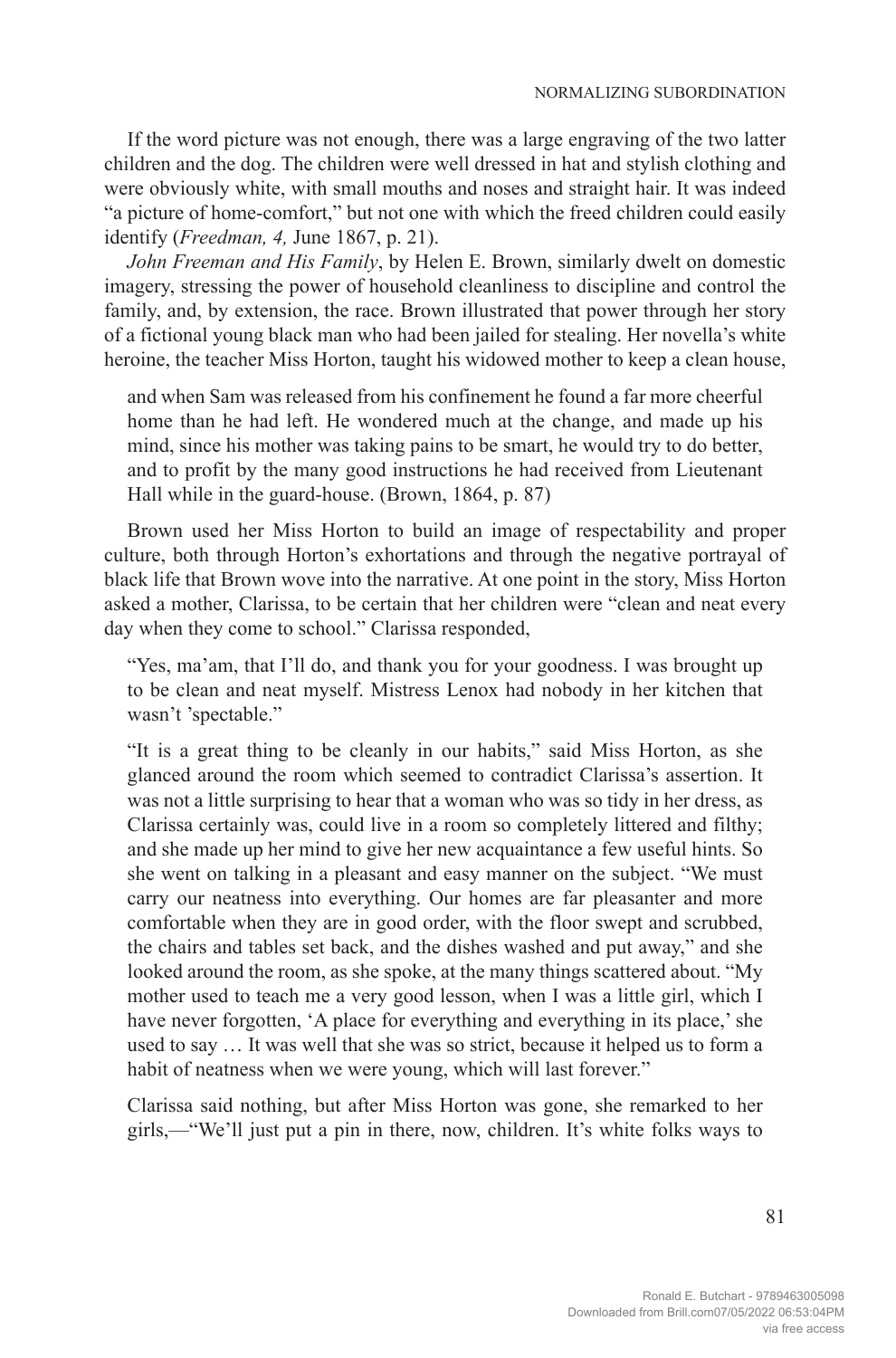keep things put back, and we'll begin and do so. I wants we should be just as near like white folks as ever we can fetch it." (Brown, 1864, pp. 28–30)

Brown then remarked to her audience of freed people: "Crowded together as they were, with little or no furniture, and with the old, lazy, filthy habits of the slavequarters clinging to them, it could not be expected that they should approach very near to the true idea of home" (Brown, 1864, pp. 31–32).

The same cultural themes appeared in lessons that were aimed at promoting temperance. The temperate man was the domestic ideal, with a happy family and a happy home; the intemperate man had a miserable home and a mean family life. In one temperance lesson, for instance, children learned of Dick Morse: "Last year he signed the pledge; and look at him now! Look at his nice house, and his good wife, and his smart clothes. He has just as much work as he can do, and just as much food as he can eat, and as much cheer as is good for a man." His antithesis in the lesson was Hal Gear, "a slave to strong drink, bound fast in chains … He can't work, for half the time he is in drink. His wife has lost all hope, and his home is like a pig's pen; and if he does not look poor, and mean as a slave, I will give up" (*Freedman, 4,* April 1867, p. 15).

The more progressive texts, by contrast, made no invidious comparisons between black and white culture. Where the *Freedman* invariably cast the freedmen's teachers as white, *Freedman's Torchlight* argued explicitly that African Americans were best able to educate the freedmen. Where much of the American Tract Society material held up northern middle-class white cultural standards for black emulation and drew negative caricatures of black life and living standards, *The Freedmen's Book* and *Freedmen's Torchlight* portrayed the freedmen as intelligent, independent, and capable of defining their own cultural standards (*Freedmen's Torchlight, 1*, December 1866, pp. 1–4). The only foray into domesticity in the more progressive sources was Child's brief essay on "The Laws of Health," where she explained briefly the hygienic reasons for personal cleanliness. Nothing in that chapter implied the godliness or morality of cleanliness, nor implied a personal or racial failure in a lack of cleanliness; the issue was simply one of health (Child, 1865, pp. 246–250).

## *The Textbooks and Economics*

The ultimate shape of post-emancipation black life and culture would, of course, be conditioned by the place of African Americans in the southern economic fabric. At the intersection of culture and economics were textbook lessons on black economic activity and participation. Images of ideal black family life, for example, almost invariably pivoted on the display of consumer goods, never on the production of the family's or the community's goods. The well-regulated home, as depicted in the *Freedman*, was filled with manufactured goods—lamps, dishes, tablecloths, vases, books, and other consumables. One writer pictured a black community bent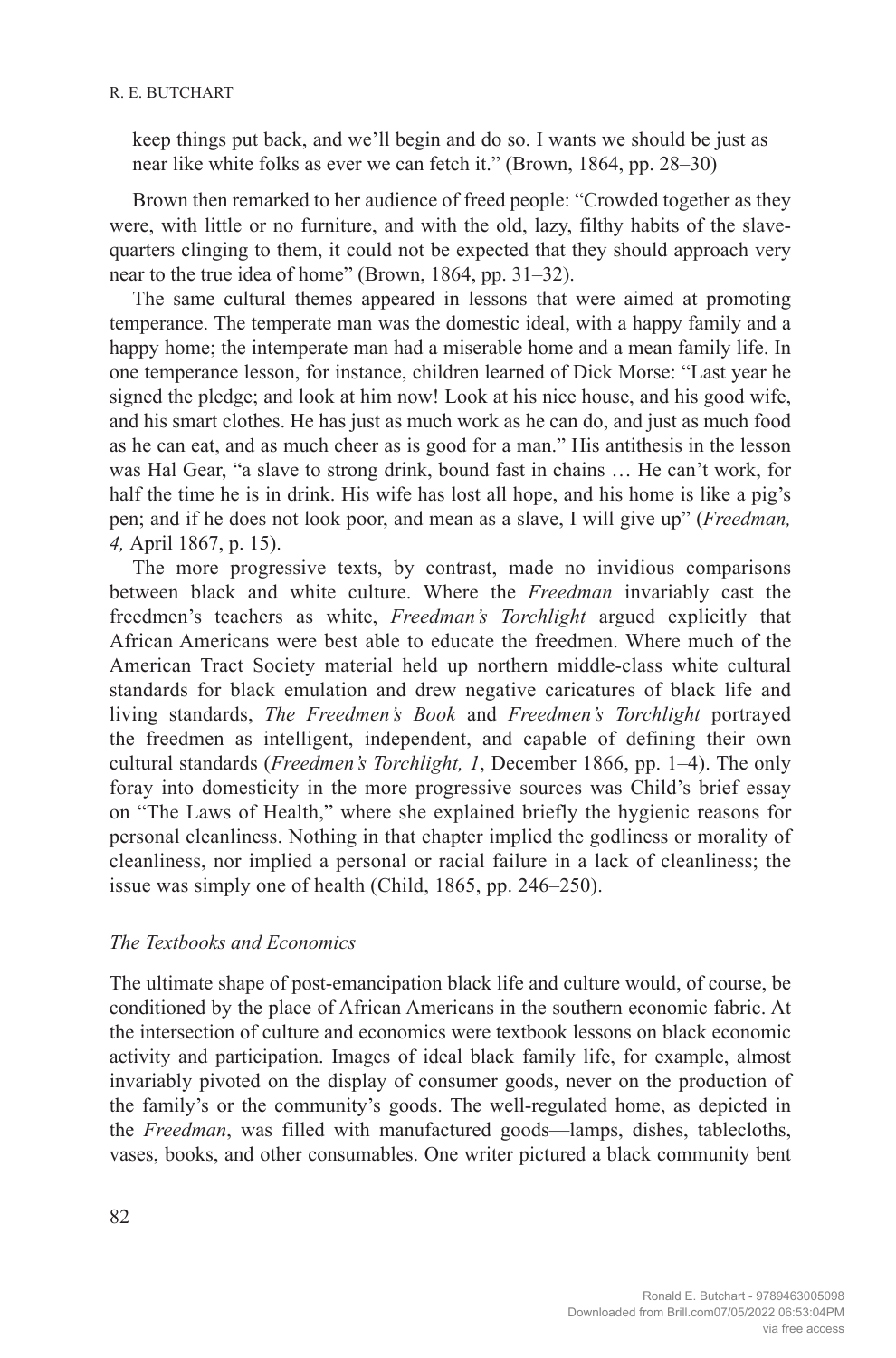on self-improvement. Success in that endeavor was indicated by proper household consumption:

Closets were built, and stored with crockery, there were hand-irons and pothooks in the chimney, books upon the shelf, and mirrors and pictures adorned the walls. The bed was no longer a heap of dirty straw or rags, but had its comfortable mattress and neat quilt. Doormats became fashionable, and brooms and mops were at hand to keep all things clean … Even clocks and watches had found their way here and there into an apartment or pocket. (*Freedman, 4,*  July 1867, p. 26)

The school monthly periodical, the *Freedman*, included engravings in every issue. They depicted children in stylish clothing and contrasted the hovel of lazy blacks with the well-appointed chambers of successful people. The masthead depicted a black family with the father seated at a cloth-covered table with a modern oil lamp, reading from the Bible. He wore a frock coat, while his well-dressed wife sat across from him mending garments (*Freedman*, 1864–1868).

More important aspects of economic life also appeared in the textbooks. Lydia Maria Child emphasized the necessity for black landownership in her writings and provided biographies of black intellectuals and craftsmen (Child, 1865, pp. 52 and *passim*). The more conservative text material, however, consistently portrayed African Americans in dependent, wage-labor relationships. One fictional work for schools was careful to insinuate the proper racial division of labor, where whites did "the thinking and planning," while the blacks did the "washing and ironing," raised the crops, and took care of other manual labor (Brown, 1864, pp. 41–42). Other authors lectured the freedmen at length about the work ethic, thrift, temperance, and fidelity to contracts. Brinckerhoff's *A Warning to Freedmen Against Intoxicating Drinks* betrayed as great a worry about intemperance's impact on production as on its deleterious effects on individuals and families. His *Advice to Freedmen* included chapters entitled "Be Industrious," "Be Economical," "Be Temperate," "Punctuality," and "Provide for Your Family," in which he lectured at length about punctual, faithful labor; he had nothing to say about independent production nor about the potential rapaciousness of employers (Brinckerhoff, 1863, 1865a; see also Brinckerhoff, 1865b). A reading lesson in another text involved a conversation between a white planter and a white northern teacher in which the planter remarked, "Though I pay [my workers] by the month, I am always careful to take out so much for every day's work they lose through their own misconduct. I find this has a good effect on them" (*Freedman, 4*, May 1867, p. 20).

Helen Brown's hero, John Freeman, lectured his family on "what it means to be free." His explanation pivoted entirely on work:

It is not to be let loose like the wild hogs in the woods, to root along in the bogs and just pick up a living as we can. No; we are men now, and we're free men, too; and we've got to do just what free men do. You look around and you see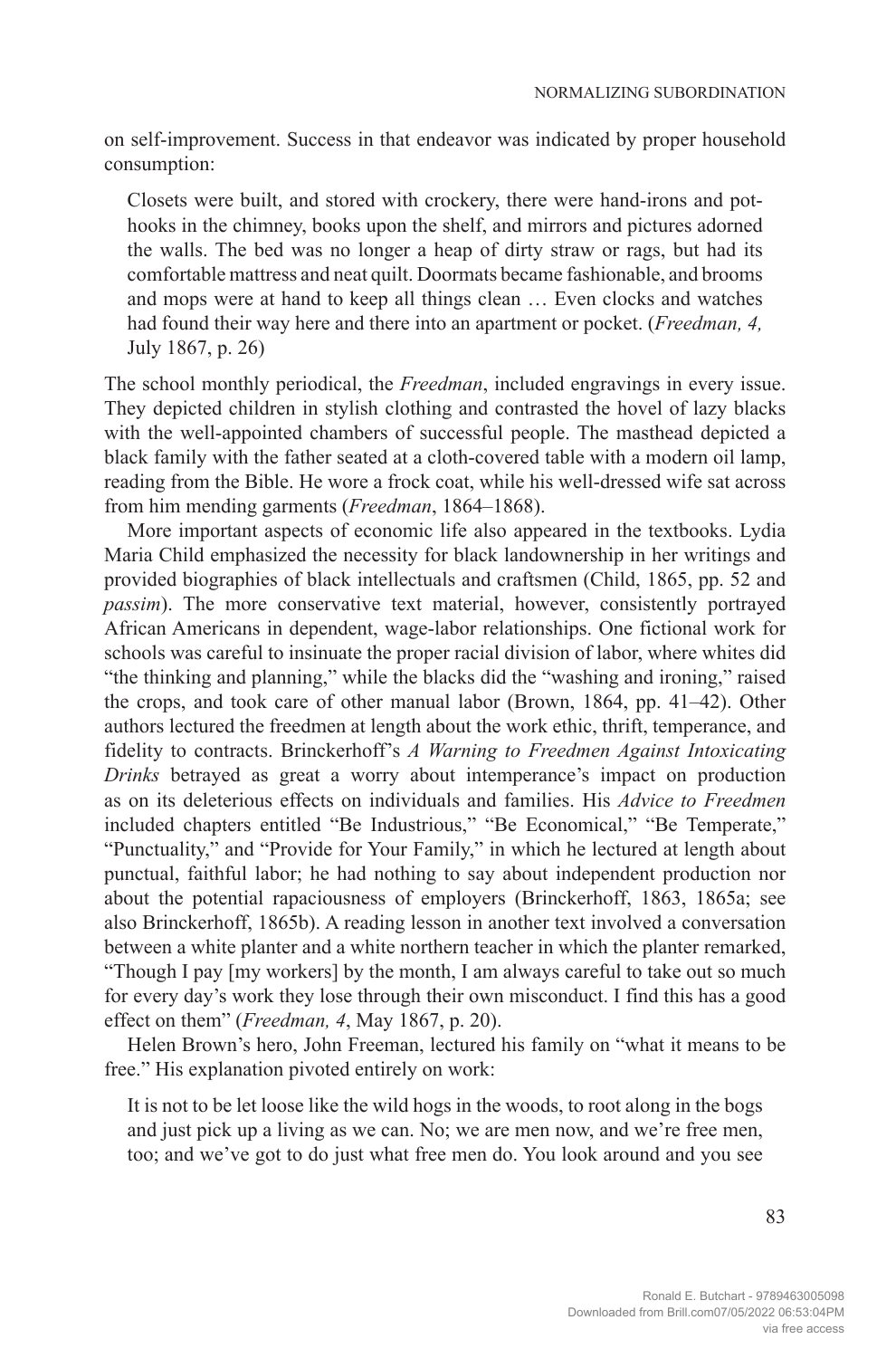every freeman, black and white, works for a living; works, I say, not grubs and roots. He works in some 'spectable professions. (Brown, 1864, pp. 10–11; see also pp. 34–35)

Brown was seldom satisfied with a positive lecture, however; she also drew on her fearful fantasies of black culture for a negative example. John Freeman's son-in-law exemplified the indolence in the freed people that her textbook sought to counter. "He was a lazy and careless fellow" who had been a coachman while a slave, Brown explained. He longed for the prestige and livery of that station, and felt "disgraced and insulted" to be expected to do common labor when free (Brown, 1864, pp. 36–38).

The assumption of class and occupational immobility was clear in Brown's work, as in nearly all the other conservative textbooks. Students read only of blacks in subservient positions. They read, for example, that as a slave, Aunt Jane had been a maid; now she was free. "Aunt Jane is a slave no more; but is now, in truth, a maid in a large, fine house." The only difference that the writer could point to was that now Aunt Jane bought her own clothes rather than wearing those given her by an owner; beyond that, little in her objective condition appeared to have changed (*Freedman, 4*, July 1867, p. 27).

In contrast, Child's lessons in economics never privileged middle-class consumption as a cultural or economic ideal and did not normalize subservient occupations for the freed people. Her approach indicated, by comparison, the intent of the conservative texts by providing her readers with a critical consideration of the dominant economic system of the era and by offering images of people of African descent in influential occupations. Her approach to economics began with the words of Ignatius Sancho, a freed African who lived in Britain. He condemned western colonialism's effects on the natives of colonized lands. These "first visitors from Christian countries," these "Christian customers," first taught the "acts of deception and wanton cruelty" of which the colonizers then complained, and reinforced them through "strong liquors, powder and bad fire-arms to inflame them to madness." All of that had been fostered by the "cursed avidity for wealth." In contrast to the conservative textbooks' almost universal portrayal of white former masters and employers as benevolently coaxing African Americans toward civilized living, Child quoted from one of Sancho's correspondents to give students provocative lessons about the economic system and its social consequences: "It is no uncommon thing, my good Sancho, for one half of the world to *use* the other half like brutes, and then endeavor to *make* them so." Her biographies featured black women and men who were writers, scientists, mathematicians, businessmen, orators, and thinkers; the conservative texts offered no black economic future beyond wage-earning agricultural labor, while simultaneously extolling a domestic ideal centered on middle-class patterns of consumption far beyond the economic means of plantation workers (Child, 1865, pp. 8–9, 11, and *passim*).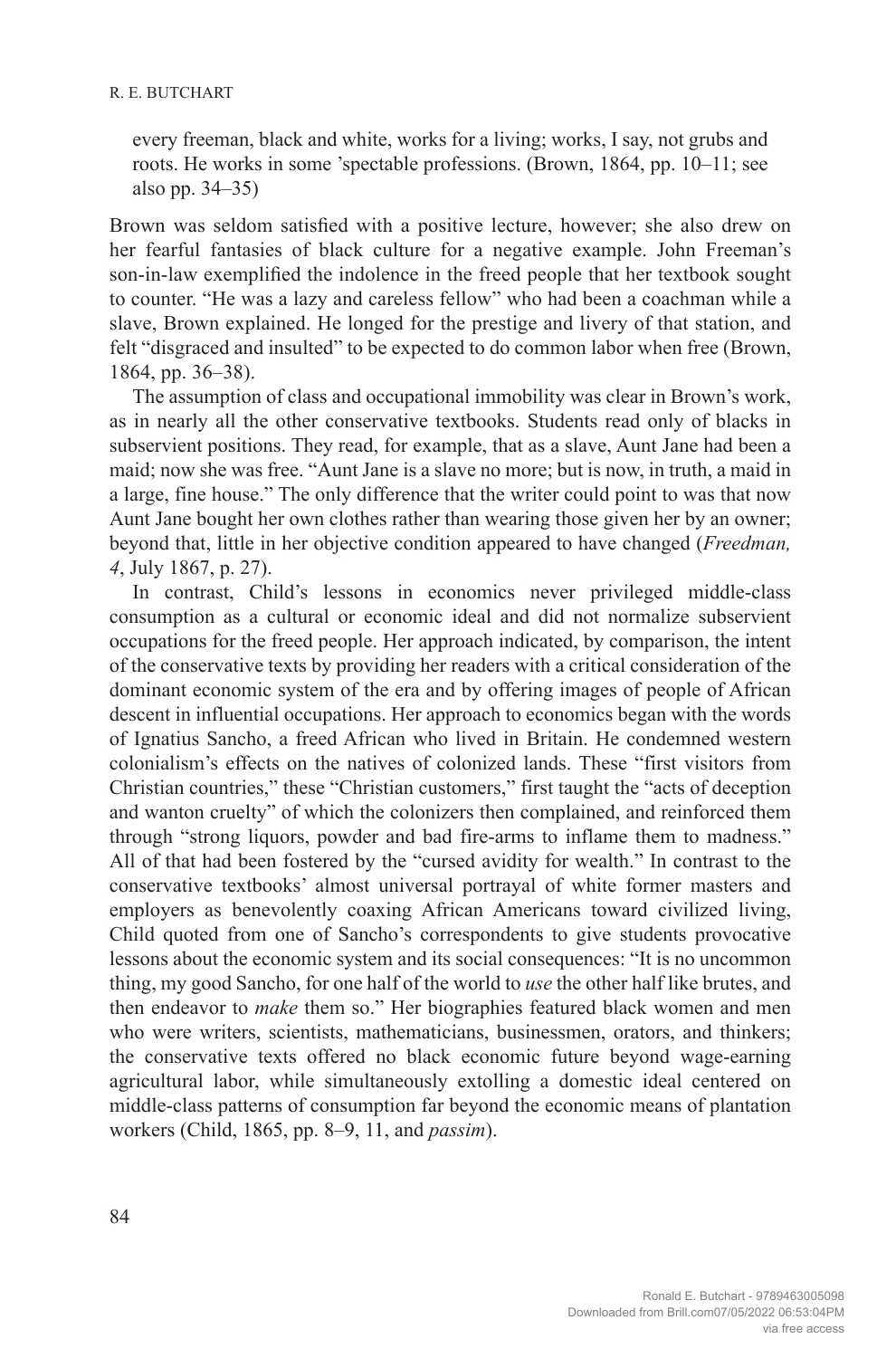## *The Textbooks and Race*

It is already clear how race was constructed in the texts. Whether dealing with politics, culture, or economic issues, the conservative texts presented southern black students with an almost unrelievedly negative image of the black race and persistently contrasted the race's putative backwardness, lack of initiative, and subservience with whites' cultured presence, energy, and leadership. Blacks were referred to as Aunt Deborah or Uncle Toby, or "Beckie, Sam's Wife"; only whites were accorded the honor of a title: Mr. Smith, Miss Allen. White children were babies or children; black children were "pickaninnies." Blacks were only to be workers, to be plantation hands, to continue to live in the old slave quarters in many cases. They were depicted as naturally and inevitably dependent upon the benevolent, paternalistic assistance of white southerners. They were depicted as highly impressionable and imitative; they had only to be told that a thing was done by white folk and they could be expected to follow suit. In one story, whites were remarking with approval that the black race had made acceptable progress since emancipation. "And you ought to have seen them all pair off after church last Sunday," remarked one fictional white character, "and come trudging home arm in arm. I told George and Josie, when they were married, that they must do so, for it was the fashion for husbands and wives; and now they almost all do it. Whatever you tell one goes through the quarters like wildfire" (*Freedman, 4*, April 1867, p. 16).

The freed people were portrayed as docile, tractable, and fitted for paternalistic oversight. The white planter in one serialized story remarked that his work was no longer simply doing the business of the estate. He was now also "a teacher, who must patiently instruct, train, and discipline the hands; and a father, who must look after the interests of an immense family." The white protagonists in that story went on to plan a store and a bath house for the black subjects. The blacks were always pleased to do extra work for the northern white teacher in the story, for, like domesticated pets, "they seem always eager to do something to show their respect and affection" (*Freedman, 4,* May 1867, p. 20; *Freedman, 4,* June 1867, p. 24), but only white characters had the initiative and foresight to plan and implement.

The authors of the American Tract Society's textbooks repeatedly drilled home assumptions about black ignorance and mental inferiority. When the teacher in one of the *Freedmen's* reading lessons gave the freed people on the plantation a lesson in personal hygiene, the black women in the story were all made to exclaim, "Did you ever?" "Who ever heard of such things afore?" "Bless you, honey," cried Aunt Sally, "for 'structing us poor darkies this way! We don't know nothin'." As was typical in most of the conservative textbooks, the white former slaveholder was portrayed positively in this particular lesson (*Freedman, 4,* July 1867, p. 28). Yet all of the textbooks were written by northern authors.

In Brown's didactic novella, the freedmen sought to live and do "as the whites." They were pictured as childlike and easily led, but erring and given to wrong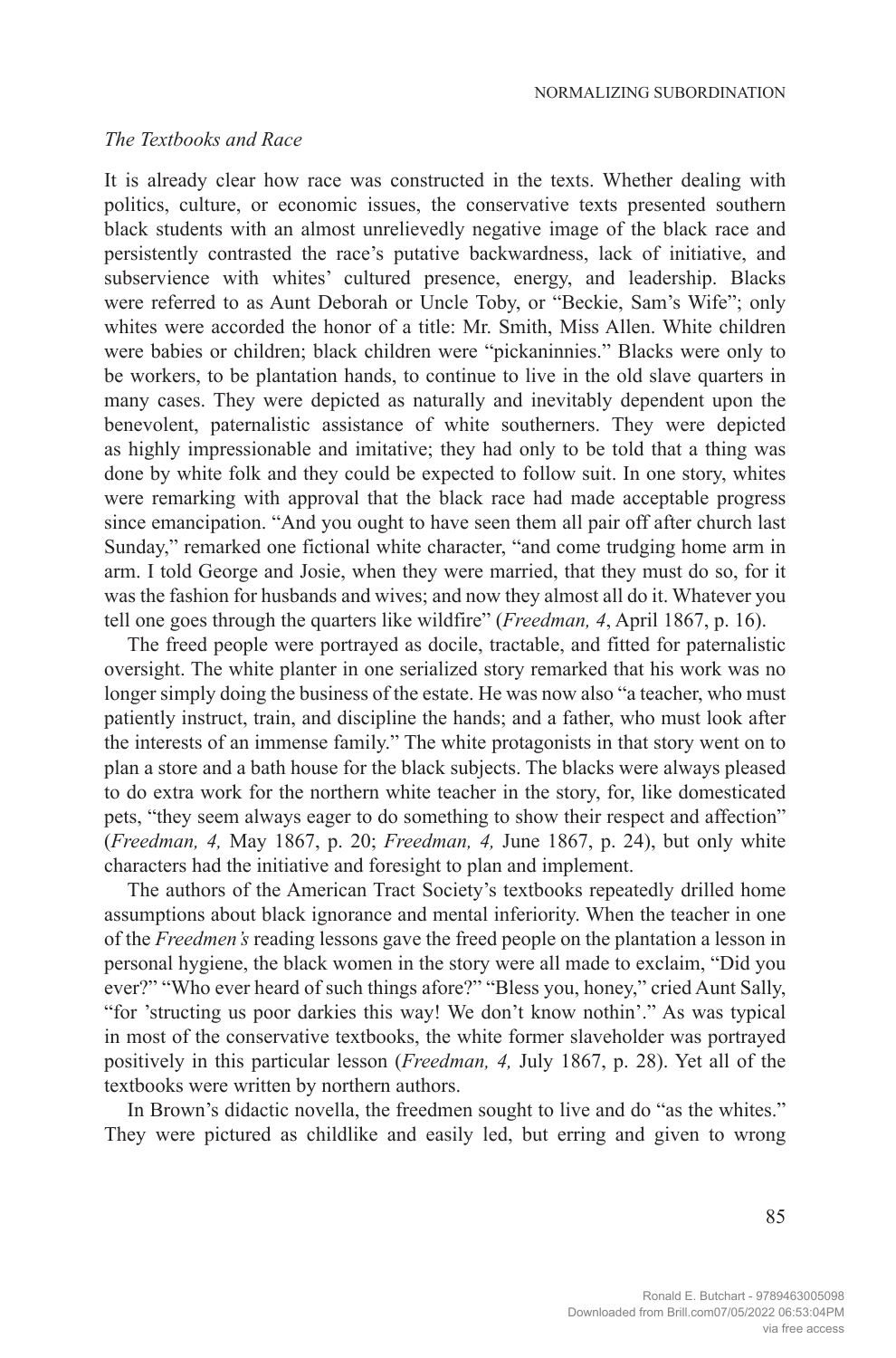impressions of the meaning of freedom. All the whites in Brown's book were constructed as pious, noble, selfless, and understanding, even if patronizing. The countenance of one "beamed with a genial, benevolent expression, calculated to inspire confidence and respect"; another had a "winning voice," "was always kind and gentle … respectful and polite"; a third white character worked "with an untiring zeal … busy, preserving order, instructing, counseling, and cheering the freedmen" (Brown, 1864, pp. 16, 25, 32–33, 70).

As contrasted with this energetic group, Brown's freedmen, excepting only her hero, John Freeman, were often "lounging under a tree," calling one another "lazy, mean niggers," living in quarters "completely littered and filthy," or controlled by "the old, lazy, filthy habits of the slave quarters." The novella's teachers assured each other that "we must have great patience with them" and "treat them as we do children." Some freedmen, like John Freeman's son-in-law, found liberty too trying and longed to escape to the security and ease of slavery (Brown, 1864, pp. 28, 31, 32, 36–42, 64–77).

The contrast between the conservative and progressive texts was more striking in the ways they constructed race than in any other area. The conservative texts constructed blacks as unrelentingly ignorant, retrograde, lazy, physically ugly, and immoral, a picture made more stark by the contrasting portrait of whites as cultured, benevolent, intelligent, constantly busy and efficient, handsome, and moral. In contrast to the conservative texts, the *Freedmen's Torchlight* spoke of the freedmen's desire for freedom, their courage in battle, and their independent actions to assure their own freedom. Its editors spoke affirmatively of northern white teachers, but told their southern black audience that it was black teachers, not white, who were best equipped to teach the freed people (*Freedmen's Torchlight, 1,* December 1866, pp. 1, 3).

Likewise, *The Freedmen's Book* never portrayed African Americans negatively, although, as seen in the biography of Toussaint L'Ouverture, when appropriate Child did not hesitate to portray whites as venal and treacherous nor to portray L'Ouverture himself as fallible. Child's biographies of Benjamin Banneker, Phillis Wheatley, James Forten, Frederick Douglass, Ignatius Sancho, William Boen, and others portrayed an articulate, courageous, inventive, independent, entrepreneurial, literate people, capable of leadership and independent action and worthy of emulation. Child did not construct the freedmen as docile, tractable children, but as active, independent women and men. Her stories affirmed the intellectual and moral equality of the races. Nowhere in her book would black students find African Americans living contentedly under the tutelage of whites, or any intimation of racial hierarchy as the inevitable and proper nature of society. Conservative writers invented kindly white teachers and genial white planters to gain black acceptance of white hegemony; Child wrote biographies and invented stories that challenged white hegemony and offered compelling visions of positive black action on the world (Child, 1865).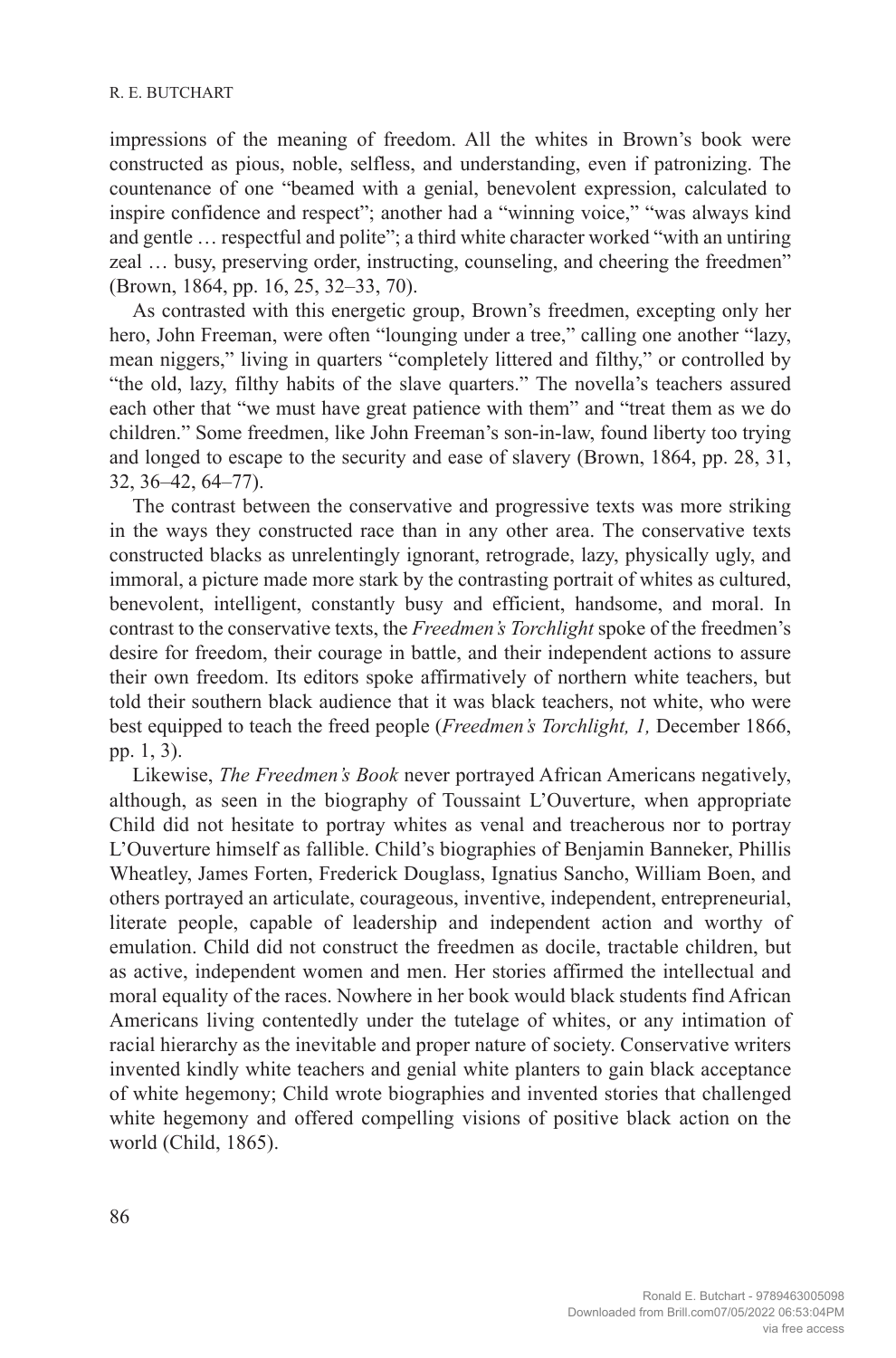The closing paragraph of "Our Home," a serialized story in the *Freedman*, encapsulated well many of the themes that dominated the conservative texts political quiescence, patriarchal domination by benevolent whites, access to consumer goods, a synthetic, deracialized culture, and silence toward issues of class and wage-labor relationships. In the imagination of this writer, the community in "Our Home" had a benevolent employer, apparently the man who had previously held the freed people in slavery; the story's black characters consistently referred to him as "master." The community also had a white teacher, a store, and wages. It

was the picture of a free people, rising, by industry and virtue and knowledge, from the condition of brutes, to that of men. They saw the advantages of industry, and they were industrious. They found out the benefits of law and order; and conformed cheerfully to all necessary rules. They began to understand that work was in itself a blessing, and all chose to work. They noticed the difference between the sober and the drinking man, and strong drink found no favor among them. They made the discovery, that the alphabet was the key to knowledge; and every one, young and old, was eager to learn to read … Kindness and good will everywhere prevailed … No wonder that peace and happiness and prosperity smiled upon them. (*Freedman, 4,* August 1867, p. 32)

That picture tells us far more about the fears and fantasies of its author than about conditions in the South, of course. It speaks to the unhappiness of conservative evangelicals with emerging conditions in the North and fears of African Americans now free of the racial discipline of slavery. The texts relied on hopefully compelling word-pictures of a harmonious, orderly society in which African Americans accepted subservient places within a divinely ordained hierarchical society. The texts constructed an identity for African Americans to replace a slave identity, but the new identity was predicated on a life only slightly removed from the social relations of slavery.

### **CONCLUSIONS**

If we had no evidence of alternative pedagogical material, criticism of the most heavily used curricular material might be muted by charges of presentism. Yet, as we have seen, there were alternatives. Further, there were contemporary critics of the sort of material pumped into the freedmen's schools by the tract society. For at least a decade before the war, black abolitionists had called for inculcating a positive self-image for black students, and the American Freedmen's Union Commission, the primary rival of the more conservative aid societies, explicitly opposed the idea of special textbooks for freedmen's schools (Lang, 1974, pp. 149–151; *American Freedman, 1,* May 1866, p. 32). Progressive texts were written and available, but it was the conservative material that was most fully promoted.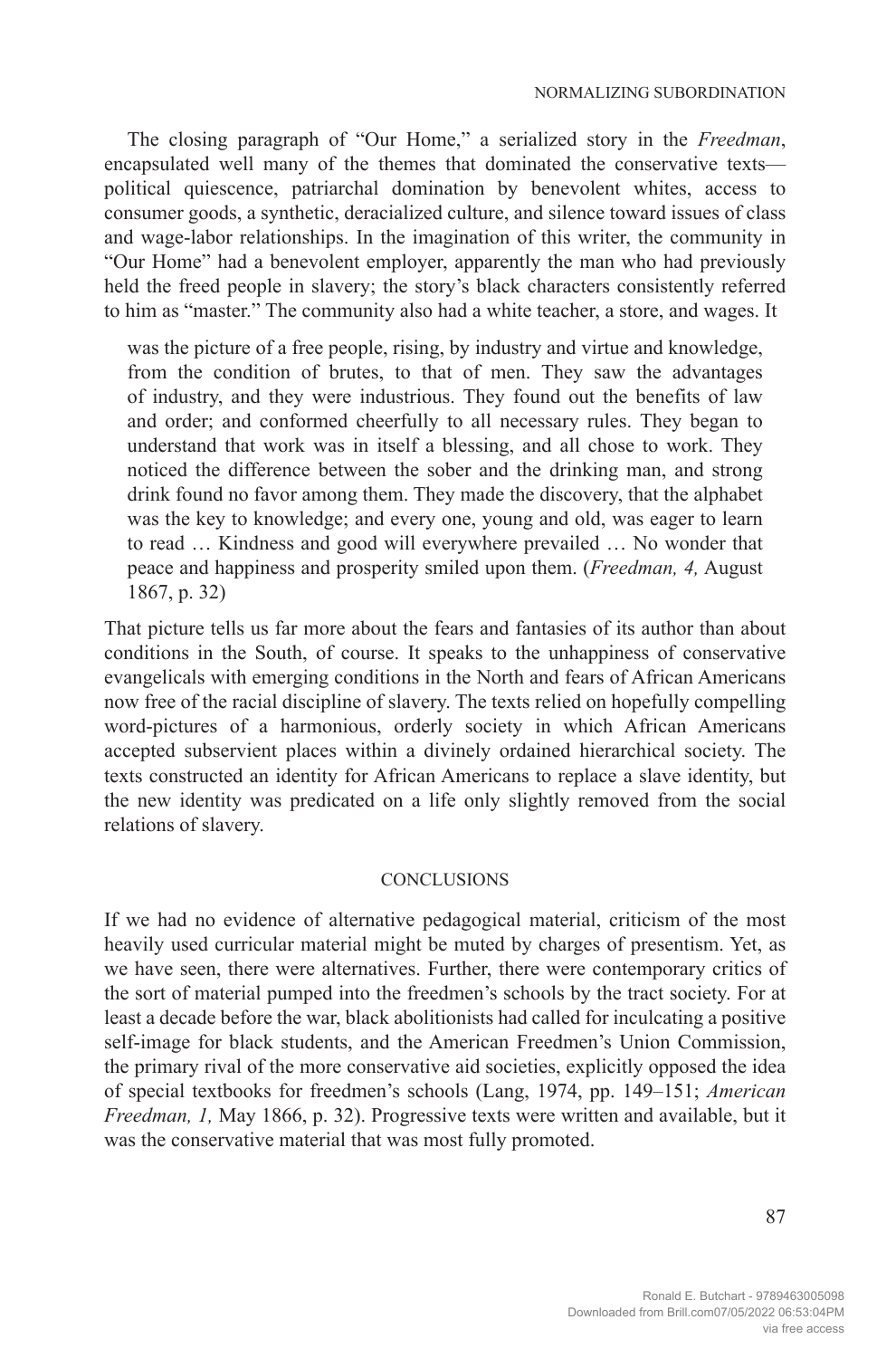That conservative material sought, through verbal and engraved images, to normalize subordination. Its writers constructed an imaginary world in which African Americans had no political roles and sought none, and in which the freedmen were consumers, not producers, and in which their labor was portrayed consistently as subordinate workers in wage-labor relationships as opposed to land owners, independent producers, or a cooperative working community. They constructed a world that scorned southern black culture and privileged the passive consumption and display of white middle-class culture. Finally, these texts normalized, sanctified, and reinforced racial subordination through demeaning portrayals of the race itself.

#### **NOTES**

- <sup>1</sup> In the case of the United States, historians have created a rich history of the nation's public school curriculum, though the primary carrier of the curriculum, the school textbook, has not received as much attention as the ideas about and the changes in the curriculum itself. Among good sources, see for example Anyon (1979), Elson (1964), FitzGerald (1979), Giordano (2003), Selden (1989), Tyack (1999), and Zimmerman (2002).
- <sup>2</sup> Among others, see Andreasen (1985), Campos Pérez (2010), and Whitescarver (2002). Among the few writers to have spoken explicitly about textbooks and identity construction, see Nash (2009).
- <sup>3</sup> That rate of growth of southern black education continued through the 1870s. By the end of Reconstruction, there were more than 10,000 teachers in southern black schools, fully two thirds of them black teachers (Butchart, 2010, p. 187). Subsequent actions by southern legislators and increasing oppression and black poverty slowed the growth of black education after Reconstruction, however.
- <sup>4</sup> See *Publications of the American Tract Society* (catalogue, Boston, March 1867), p. 4, for a full list of American Tract Society publications intended for the freedmen's schools. The American Tract Society was the primary publisher of the texts reported in this chapter as conservative.
- <sup>5</sup> For evidence of the circulation of the tract society's material, see, for example, B. G. Bryan to George Whipple, December 1, 1865, and S. J. Whiton to Secretaries of the American Missionary Association, December 1, 1865, both in American Missionary Association Archives, Amistad Research Center, Tulane University; William C. Child to R. M. Manly, June 1866, Letters Received, Papers of the Virginia Superintendent of Education, Records of the Bureau of Refugees, Freedmen, and Abandoned Lands, National Archives (hereafter, records within the bureau are indicated as BRFAL); John Alvord to William C. Child, March 21, 1867, Letters Sent, Papers of the Education Division, BRFAL; *American Missionary, 11* (October 1867), p. 218; William M. Colby to Thomas C. Williams, April 16, 1868, Letters Sent, Arkansas Superintendent of Education, BRFAL; Mary Atwater to R. L. Harper, October 26, 1868, Letters Received, Alabama Superintendent of Education, BRFAL; I. P. Warren to John Alvord, August 26, 1869, Letters Received, Education Division, BRFAL.
- <sup>6</sup> For a brief introduction to Child, see Butchart (1994, pp. 111–118). For a fuller treatment, see Meltzer (1965).
- <sup>7</sup> See particularly Grosvenor, Lawn, and Rousmaniere (1999), Nóvoa (2001, pp. 45–66), as well as other essays in this volume. Cohen (1999) is also helpful, but see the cautions in Palmer (1990).
- <sup>8</sup> For a particularly insightful reading of Fisk's textbook, see Farmer-Kaiser (2010), especially Chapter 1.
- <sup>9</sup> See also her fictional chapter in which she portrayed a group of slaves planning a revolt, a topic certainly never essayed by the more conservative writers. One slave remarked that education is the key to the white man's power. However, Child made little of that speech. The focus of the story was the black desire for freedom (Child, 1865, pp. 103–110).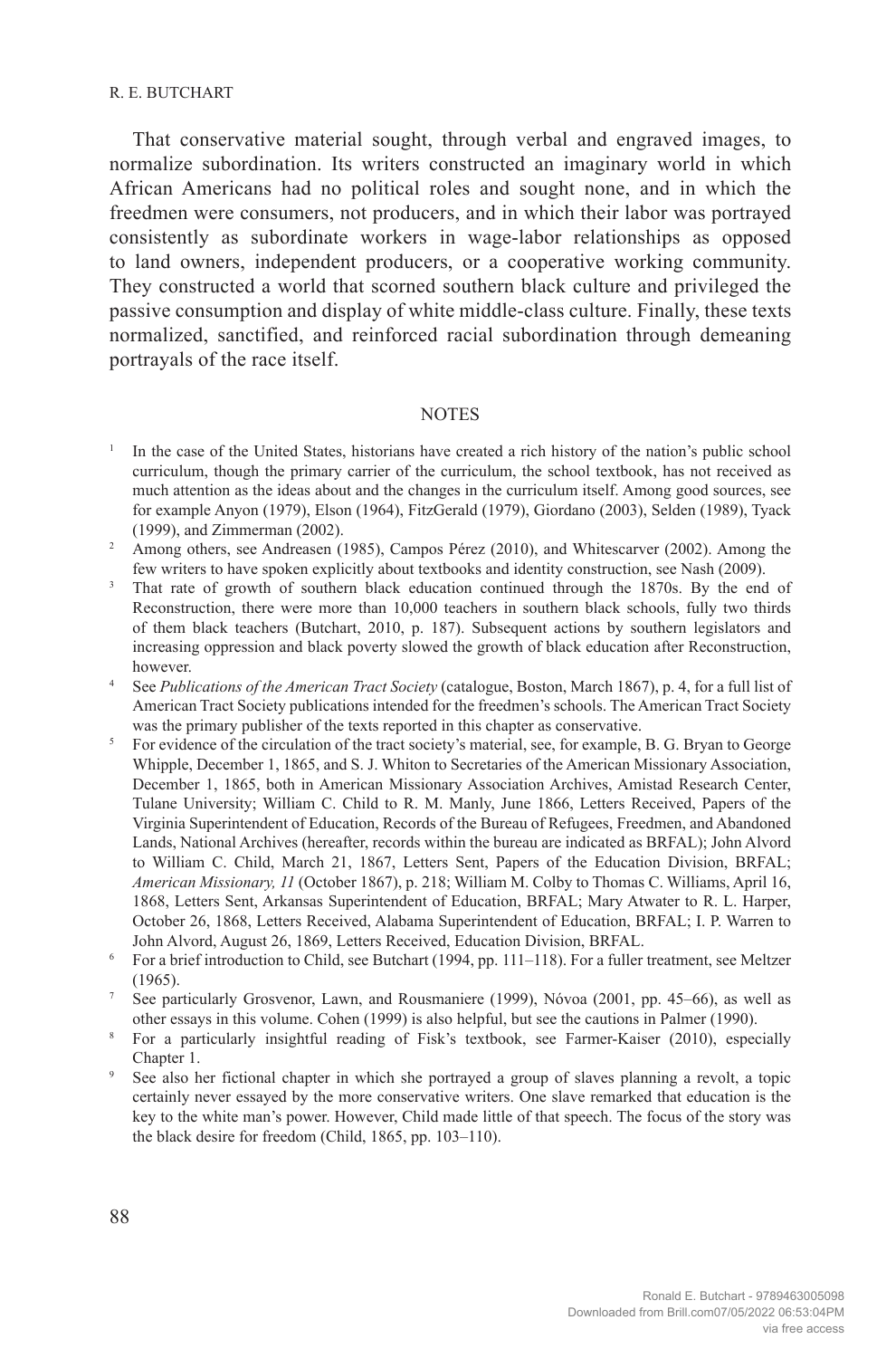### WORKS CITED

### *\*Primary Sources*

*\* American Freedman.* (1866–1869). New York, NY, monthly and then sporadically.

- American Missionary Association. (1866). *Twentieth annual report of the American Missionary Association.* New York, NY: Author.
- American Tract Society. (1865). *Fortieth annual report of the American Tract Society.* New York, NY: Author.
- Andreasen, B. (1985). Treason or truth: The New York City textbook controversy. *New York History, 66,*  397–419.

Anyon, J. (1979). Ideology and U.S. history textbooks. *Harvard Educational Review, 49*, 361–386.

Blum, E. J. (2005). *Reforging the white republic: Race, religion, and American nationalism, 1865–1898.*  Baton Rouge, LA: Louisiana State University Press.

\*Brinckerhoff, I. W. (1863). *Advice to freedmen.* New York, NY: American Tract Society.

- \*Brinckerhoff, I. W. (1865a). *A warning to freedmen against intoxicating drinks.* New York, NY: American Tract Society.
- \*Brinckerhoff, I. W. (1865b). *Gambling and lotteries.* New York, NY: American Tract Society.

\*Brown, H. E. (1864). *John Freeman and his family.* Boston, MA: American Tract Society.

- Bryant, J. M. (1994). "We have no chance of justice before the courts": The freedmen's struggle for power in Greene County, Georgia, 1865–1874. In J. C. Inscoe (Ed.), *Georgia in Black and White* (pp. 13–37). Athens, GA: University of Georgia Press.
- Butchart, R. E. (1980). *Northern schools, southern Blacks, and reconstruction: Freedmen's education, 1862–1875.* Westport, CT: Greenwood Press.
- Butchart, R. E. (1994). Lydia Maria Francis Child. In M. Seller (Ed.), *Women educators in the United States, 1820–1993: A bio-bibliographical sourcebook.* Westport, CT: Greenwood Press.
- Butchart, R. E. (2007). Remapping racial boundaries: Teachers as border police and boundary transgressors in post-emancipation black education, USA, 1861–1876. *Paedagogica Historica, 43*, 61–78.
- Butchart, R. E. (2010). *Schooling the freed people: Teaching, learning, and the struggle for black freedom, 1861–1876*. Chapel Hill, NC: University of North Carolina Press.
- Campos Pérez, L. (2010). Representing the enemy: The iconography of the 'other' in history schoolbooks during the first years of Franco's regime. *Contributions to the History of Concepts, 5,* 140–161.
- \*Child, L. M. (1865). *The Freedmen's book.* Boston, MA: Ticknor and Fields. (Reprinted New York, NY: Arno, 1968)
- Cimbala, P. A., & Miller, R. M. (Eds.). (1999). *The Freedmen's Bureau and reconstruction: Reconsiderations.* New York, NY: Fordham University Press.
- Clinton, C. (1992). Bloody terrain: Freedwomen, sexuality, and violence during reconstruction. *Georgia Historical Quarterly, 76,* 313–332.
- Cohen, S. (1999). *Challenging orthodoxies: Toward a new cultural history of education.* New York, NY: Peter Lang.
- Elson, R. M. (1964). *Guardians of tradition: American schoolbooks of the nineteenth century.* Lincoln, NE: University of Nebraska Press.
- Farmer-Kaiser, M. (2010). *Freedwomen and the Freedmen's Bureau: Race, gender, and public policy in the age of emancipation.* New York, NY: Fordham University Press.
- Finley, R. (1996). *From slavery to uncertain freedom: The Freedmen's Bureau in Arkansas, 1865–1869.*  Fayetteville, AR: University of Arkansas Press.
- \*Fisk, C. B. (1866). *Plain counsels for freedmen: In sixteen brief lectures.* Boston, MA: American Tract Society.
- FitzGerald, F. (1979). *America revised: History schoolbooks in the twentieth century*. New York, NY: Vintage Books.
- Foner, E. (1988). *Reconstruction: America's unfinished revolution, 1863–1877.* New York, NY: Harper & Row.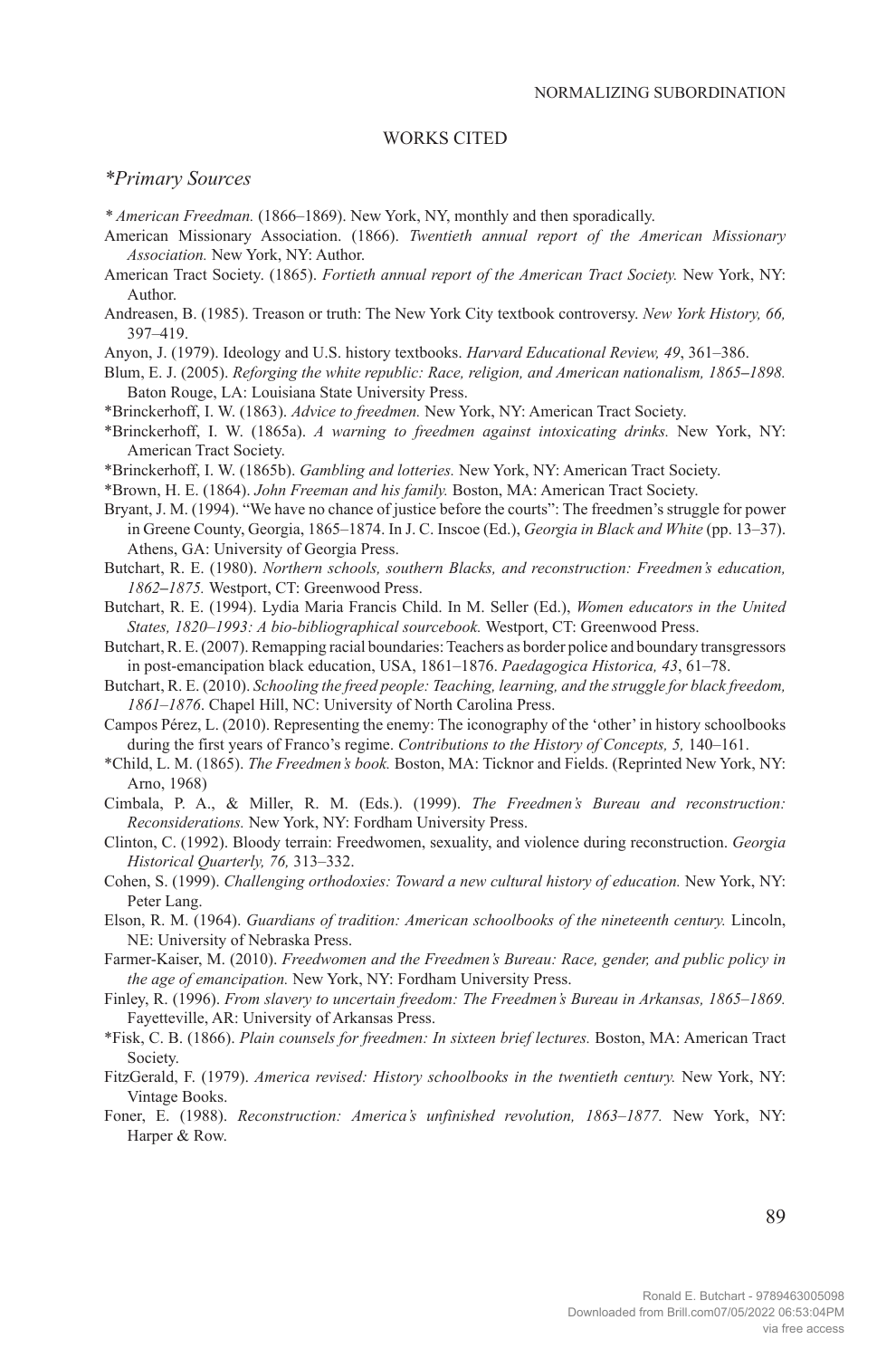- *\* Freedman.* (1864–1868). Boston, MA, monthly.
- *\* Freedmen's First [Second and Third] Reader.* (1866). Boston, MA: American Tract Society.
- *\* Freedmen's Primer.* (1864). Boston, MA: American Tract Society.
- *\* Freedmen's Spelling Book.* (1865?). Boston, MA: American Tract Society.
- *\* Freedmen's Torchlight.* (1866–?). Brooklyn, NY, monthly.
- Giordano, G. (2003). *Twentieth-century textbook wars: A history of advocacy and opposition*. New York, NY: Peter Lang.
- Grosvenor, I., Lawn, M., & Rousmaniere, K. (1999). *Silences and images: The social history of the classroom.* New York, NY: Peter Lang.
- Holt, S. A. (2000). *Making freedom pay: North Carolina's freedpeople working for themselves, 1865–1900.* Athens, GA: University of Georgia Press.
- Horst, S. L. (1987). *Education for manhood: The education of blacks in Virginia during the Civil War.*  Lanham, MD: University Press of America.
- Hunter, T. W. (1997). *To 'joy my freedom: Southern Black women's lives and labors after the Civil War.*  Cambridge, MA: Harvard University Press.
- Jaynes, G. D. (1986). *Branches without roots: Genesis of the black working class in the American South, 1862–1882.* New York, NY: Oxford University Press.
- Lang, W. L. (1974). *Black bootstraps: The abolitionist educators' ideology and the education of the northern freed Negro, 1828–1860* (Unpublished doctoral dissertation). University of Delaware, Newark, DE.
- Lemann, N. (2006). *Redemption.* New York, NY: Farrar, Straus and Giroux.
- *\* Lincoln Primer.* (1866). New York, NY: American Tract Society.
- Litwack, L. F. (1979). *Been in the storm so long: The aftermath of slavery.* New York, NY: Alfred A. Knopf.
- Mandle, J. R. (1972–1973). The re-establishment of the plantation economy in the South, 1865–1910. *Review of Black Political Economy, 3,* 68–88.
- Medford, E. G. (1992). Land and labor: The quest for Black economic independence on Virginia's lower peninsula, 1865–1880. *Virginia Magazine of History and Biography, 100,* 567–582.
- Meltzer, M. (1965). *Tongue of flame: The life of Lydia Maria Child.* New York, NY: Crowell.
- Morris, R. C. (1981). *Reading, 'riting, and reconstruction: The education of freedmen in the South, 1861–1870.* Chicago, IL: University of Chicago Press.
- Nash, M. A. (2009). Contested identities: Nationalism, regionalism, and patriotism in early American textbooks. *History of Education Quarterly, 49,* 417–441.
- Nóvoa, A. (2001). Texts, images, and memories: Writing 'new' histories of education. In T. S. Popkewitz, B. M. Franklin, & M. A. Pereyra (Eds.), *Cultural history and education: Critical essays on knowledge and schooling.* New York, NY: RoutledgeFalmer.
- Palmer, B. D. (1990). *Descent into discourse: The reification of language and the writing of social history.* Philadelphia, PA: Temple University Press.
- Rable, G. C. (1984). *But there was no peace: The role of violence in the politics of reconstruction.* Athens, GA: University of Georgia Press.
- Ransom, R. L., & Sutch, R. (1977). *One kind of freedom: The economic consequences of emancipation.*  New York, NY: Cambridge University Press.
- Saville, J. (1996). *The work of reconstruction: From slave to wage laborer in South Carolina, 1860–1870.*  New York, NY: Cambridge University Press.
- Schwalm, L. (1997). *A hard fight for we: Women's transition from slavery to freedom in South Carolina.*  Urbana, IL: University of Illinois Press.
- Selden, S. (1989). The uses of biology to legitimate inequality: The eugenics movement within the high school biology textbook, 1914–1949. In W. Secada (Ed.), *Equity in education* (pp. 118–145). Newark, NJ: Falmer.
- Tyack, D. B. (1999). Monuments between covers: The politics of textbooks. *American Behavioral Scientist, 42*, 922–932.
- Whitescarver, K. (2002). School books, publishers, and southern nationalists: Refashioning the curriculum in North Carolina's schools, 1850–1861. *North Carolina Historical Review, 79,* 28–49.